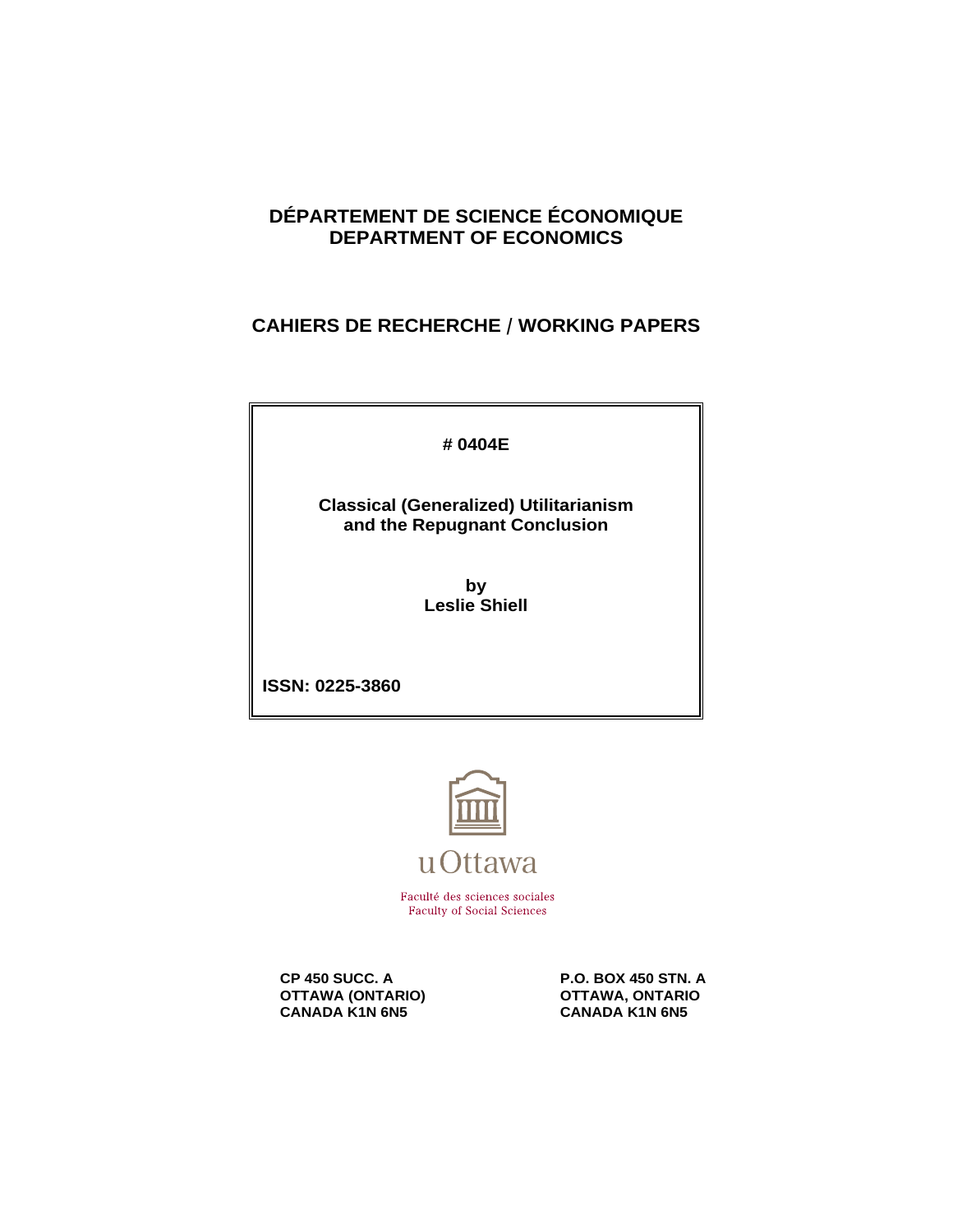# **The Repugnant Conclusion on Realistic Choice Sets**

by

Leslie Shiell

May 2005

University of Ottawa Department of Economics 200 Wilbrod Street Ottawa, Canada

phone (613) 562-5800 x1693 fax (613) 562-5999 email: lshiell@uottawa.ca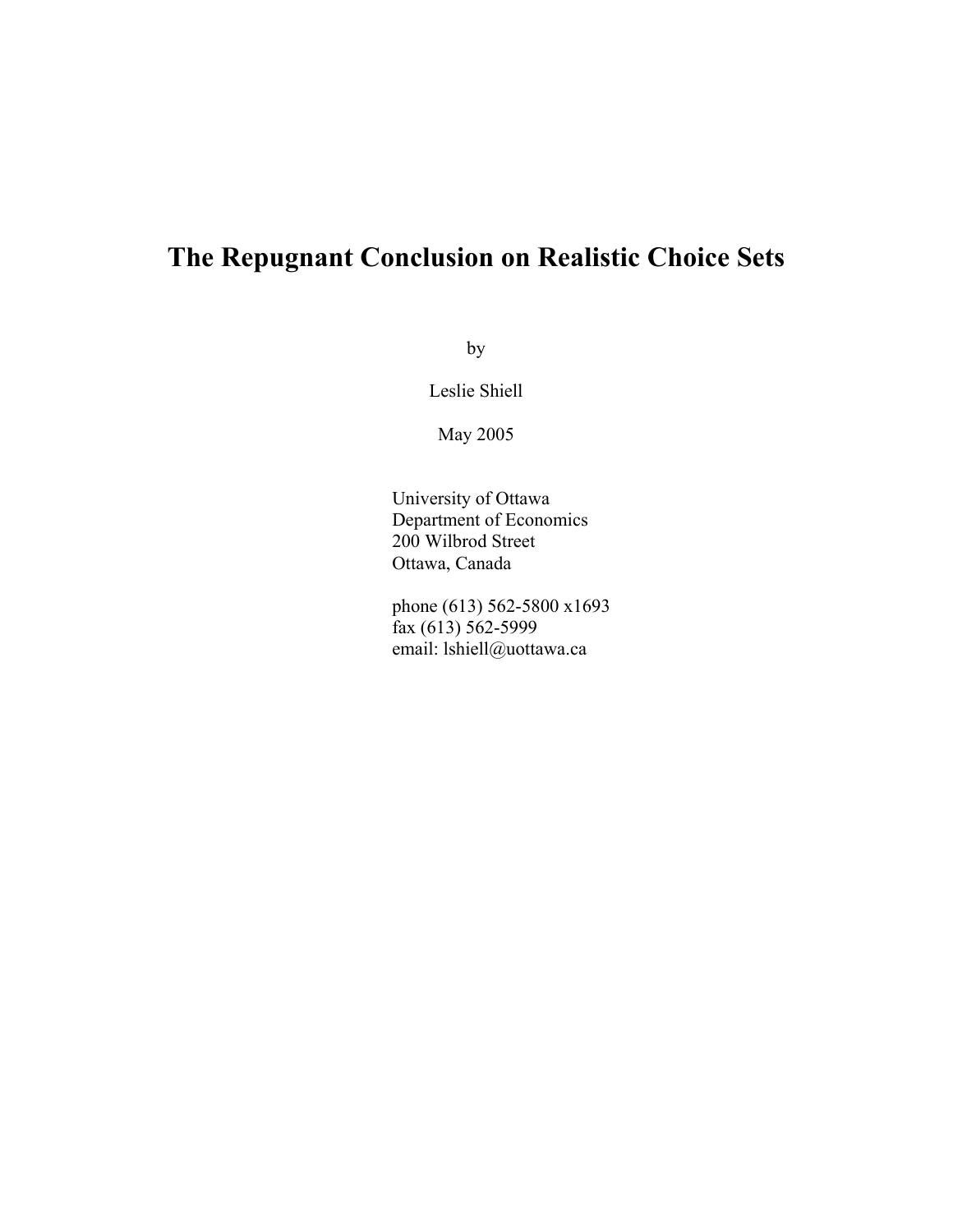# **Abstract**

Both classical and critical-level generalized utilitarianism (CGU and CLGU) exhibit the repugnant conclusion on an unrestricted choice set when repugnance is defined in terms of the critical level. However, contrary to common belief, the repugnant conclusion is not an inherent feature of utilitarian population principles. Rather, it results from the interaction of the principles with certain choice sets. Choice sets can be assessed in terms of their realism, defined as conformity with universal properties of physics, biology and preferences. It is shown that these properties entail a particular structure of choice set on which CGU and CLGU do not exhibit the repugnant conclusion.

(JEL D63, D71; keywords: variable-population social choice, utilitarianism, repugnant conclusion)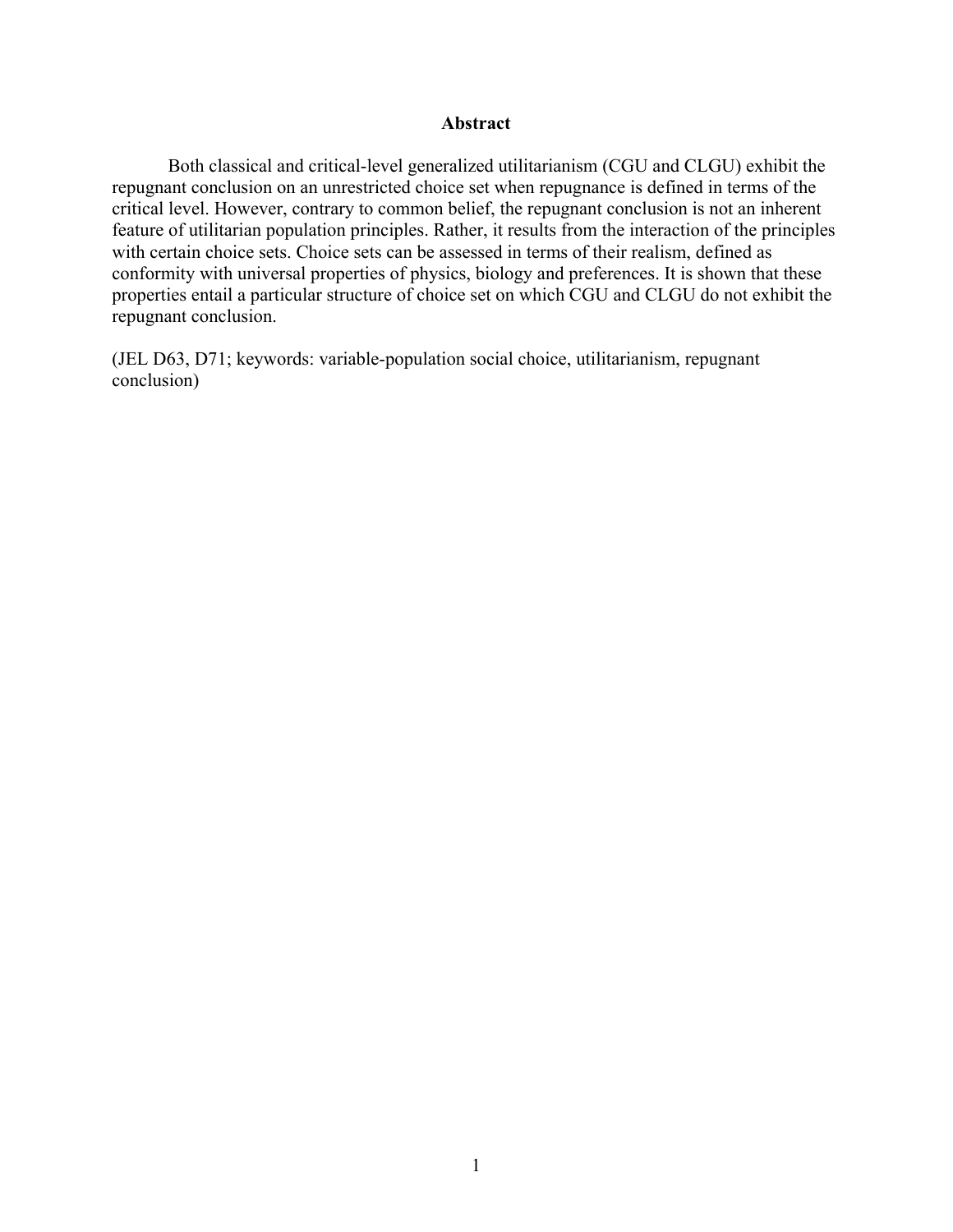#### **I. Introduction**

Like its static counterpart, variable-population social choice seeks to find rules for choosing among a number of social alternatives. The defining feature in this case is that the population may vary among alternatives. It is perhaps not surprising that the naïve application of static social choice rules in this context may lead to unexpected results. Therefore, a literature has developed to address these challenges and some impossibility results have emerged.

In order to make meaningful comparisons in the variable-population context, it is necessary to define a neutral level of well-being. Blackorby et al. (1995, 2002b, 2003) define neutrality such that an individual who experiences well-being at this level is indifferent between her actual life and a hypothetical life devoid of experiences. An individual who experiences wellbeing above this level prefers her life to a life without experiences, while an individual who experiences well-being below this level would prefer a life without experiences. In economists' vocabulary, well-being is referred to as utility, and it is conventional to fix the neutral level of utility at a value of zero.

Blackorby and Donaldson (1984) have also introduced the concept of the critical level which is the analogue to neutrality for the social planner. In particular, the critical level is the value of utility such that the addition to an existing population of an individual with utility at this level, when nothing else changes, leaves society indifferent between the new situation and the old.

The main impossibility results in this literature concern the repugnant conclusion and mere addition principle of Parfit (1976, 1982, 1984), the Pareto plus principle of Sikora (1978), and the strong sadistic conclusion of Arrhenius (2000). A social choice rule exhibits the repugnant conclusion if, given any population and utility allocation, there is always a better

2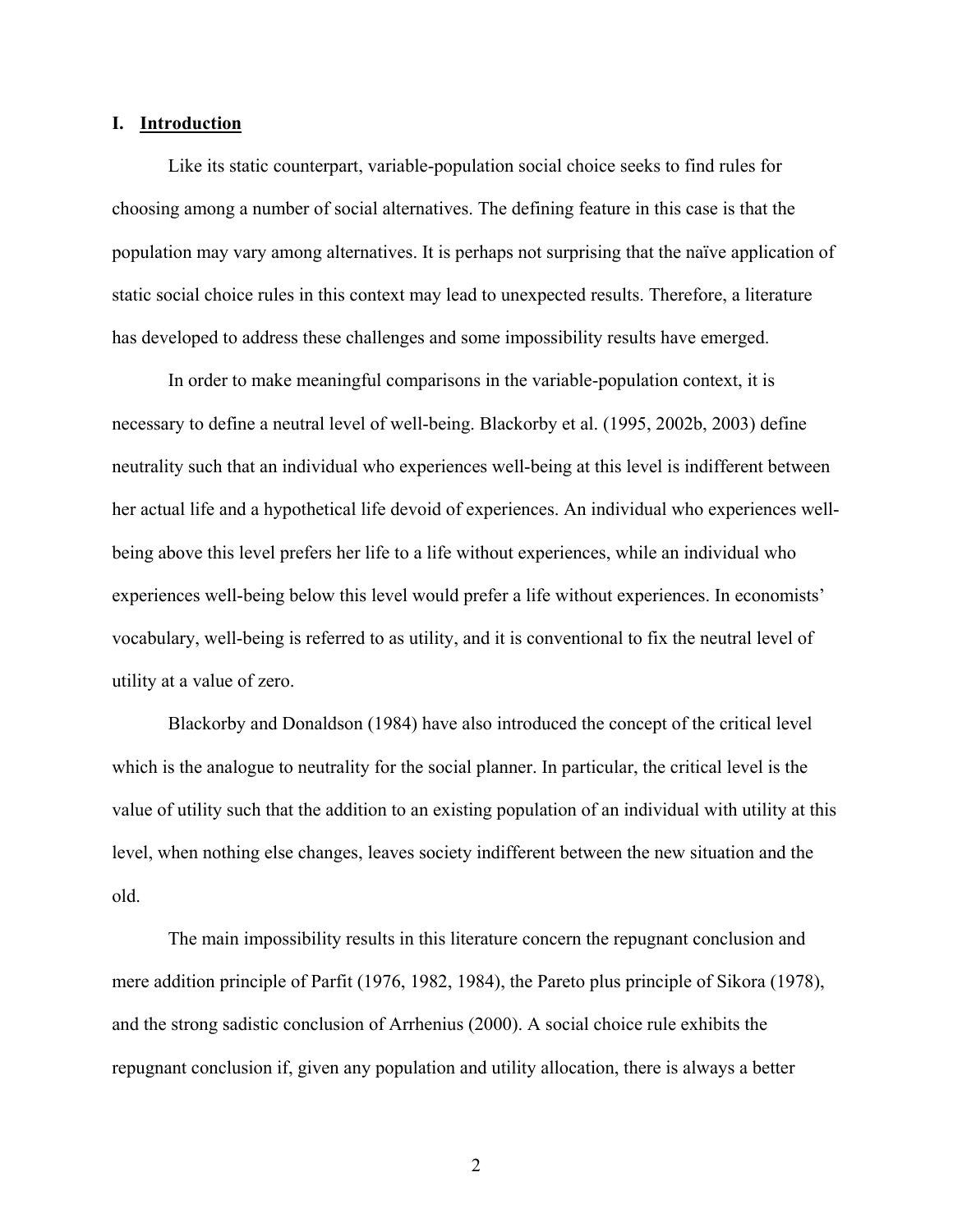alternative in which everyone receives a utility level arbitrarily close to neutrality and the population is larger. The repugnant conclusion describes a choice rule which is always disposed to sacrifice well-being in exchange for some increase in population. The undesirability of this property seems evident and therefore most authors have accepted Parfit's position that a good social choice rule should avoid it.

The mere addition principle (Pareto plus principle) states that social welfare is not decreased (is increased) by the addition to an existing population of an individual with utility above neutrality, when nothing else changes. This principle conveys an aspect of nonpaternalism which seems appealing, and therefore one may desire that a social choice rule exhibit it as well.

The strong sadistic conclusion entails that, for any population consisting of people who all have utility below neutrality, there is another population whose existence would be worse although all its members have utility above neutrality. The undesirability of this axiom also seems evident, and therefore one may hold that a social choice rule should avoid it.

The present paper focuses on welfarist social choice rules. A social choice rule is welfarist if it takes into account individuals' well-being or utility levels only and disregards how the utility levels are achieved. In this case, the rule is said to generate a single social ordering, defined over utility levels only, where an ordering is defined as a complete, reflexive and transitive set of binary relations which rank all social alternatives. In the variable-population context, social orderings are frequently referred to as population principles, since they involve ranking alternatives with different populations. If continuity is assumed, the social ordering can be represented by a social welfare function.

3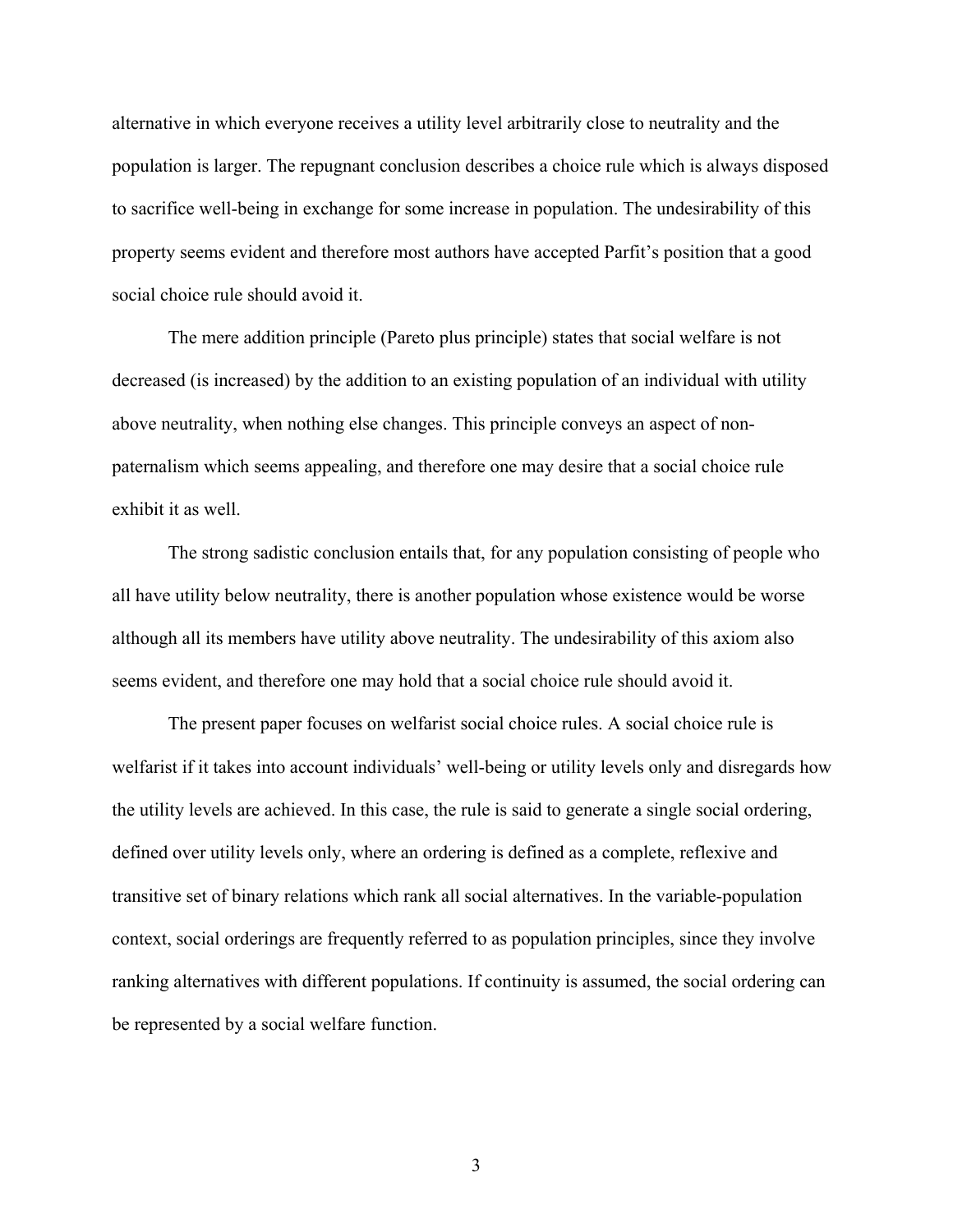Blackorby, Bossert and Donaldson (2003) identify the following axioms, in addition to welfarism, which they argue a good variable-population social ordering should satisfy: strong Pareto, continuity, anonymity, existence of critical levels, existence independence,  $\frac{1}{2}$  $\frac{1}{2}$  $\frac{1}{2}$  non-negative critical levels, avoidance of the repugnant conclusion, and avoidance of the strong sadistic conclusion. They report that there is no population principle that satisfies all of these axioms. Similarly, Ng (1989) notes that the combination of the mere addition principle and a principle called non-anti-egalitarianism implies the repugnant conclusion.

Blackorby and Donaldson (1984) and Blackorby, Bossert and Donaldson (1995) develop the class of critical-level utilitarian welfare functions which aggregate deviations of utility from the critical level. The authors argue in favour of positive critical levels (i.e. above neutrality) in order to avoid the repugnant conclusion. Unfortunately, as noted in Blackorby et al. (2002a and 1997), positive critical levels are incompatible with mere addition and Pareto plus. A general investigation of this conflict is provided in Blackorby, Bossert, Donaldson and Fleurbaey (1998).

Comparison of the impossibility results is facilitated by noting the similarity of the Pareto-plus principle and avoidance of the strong sadistic conclusion. The two axioms are equivalent under generalized utilitarianism. Specifically, it can be shown that a generalized utilitarian welfare function that satisfies strong Pareto, anonymity, and non-negative critical levels exhibits the strong sadistic conclusion if and only if the critical level is positive, in which case the function also violates Pareto-plus. For simplicity, the discussion below emphasizes Pareto-plus rather than the strong sadistic conclusion.

Blackorby et al. (2002b and 2003) show that, of 13 welfarist population principles examined, only two – classical generalized utilitarianism (CGU) and critical-level generalized utilitarianism (CLGU) – satisfy the axioms of strong Pareto, continuity, anonymity, existence of

 $\overline{a}$ 

<span id="page-5-0"></span><sup>&</sup>lt;sup>1</sup> Referred to as extended independence of the utilities of unconcerned individuals in Blackorby et al. (2002b).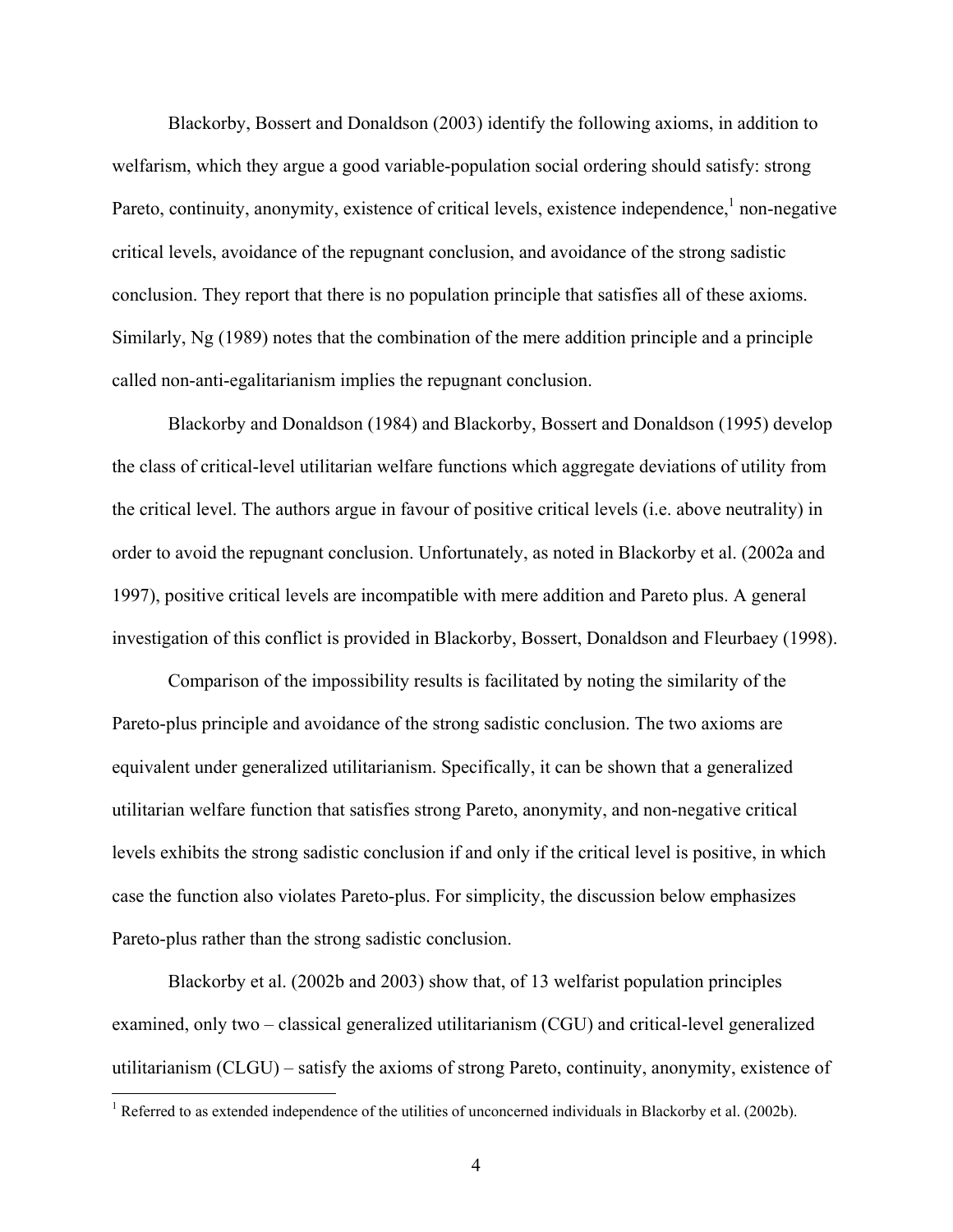critical levels, non-negative critical levels, and existence independence. Both CGU and CLGU welfare aggregate transformed utilities, in which the transformation allows for aversion to inequality of utility. The term classical indicates a unique critical level equal to individual neutrality, while for CLGU the critical level is strictly greater than individual neutrality.

Classical generalized utilitarianism avoids the strong sadistic conclusion (satisfies Paretoplus) but fails to avoid the repugnant conclusion. In contrast, critical-level generalized utilitarianism avoids the repugnant conclusion but exhibits the strong sadistic conclusion (fails to satisfy Pareto plus). Faced with this dilemma, Blackorby et al. argue that avoiding the repugnant conclusion is more important than avoiding the strong sadistic conclusion (satisfying Paretoplus), and therefore they advocate CLGU.

The situation is changed if the repugnant conclusion is based on the critical level rather than neutrality. In this case, a social choice rule exhibits the repugnant conclusion if there is always a better alternative in which everyone receives a utility level arbitrarily close to the *critical level* and population is larger. It will be argued that this definition is compelling due to the similarity between the critical level and neutrality.

Under this revised definition, neither CGU nor CLGU avoid the repugnant conclusion. One might be led to reject all forms of utilitarianism as a consequence, if one believes that the repugnant conclusion is truly repugnant. At the other extreme, those who do not share this belief will find this development unimportant. The present paper begins from an intermediate position, with the view that there is value in probing into the deeper structure of repugnance before making a judgement as to its validity.

In the process, the paper argues that, contrary to common belief, the repugnant conclusion is not inherent in CGU and CLGU. Rather, it results from the interaction of the rule

5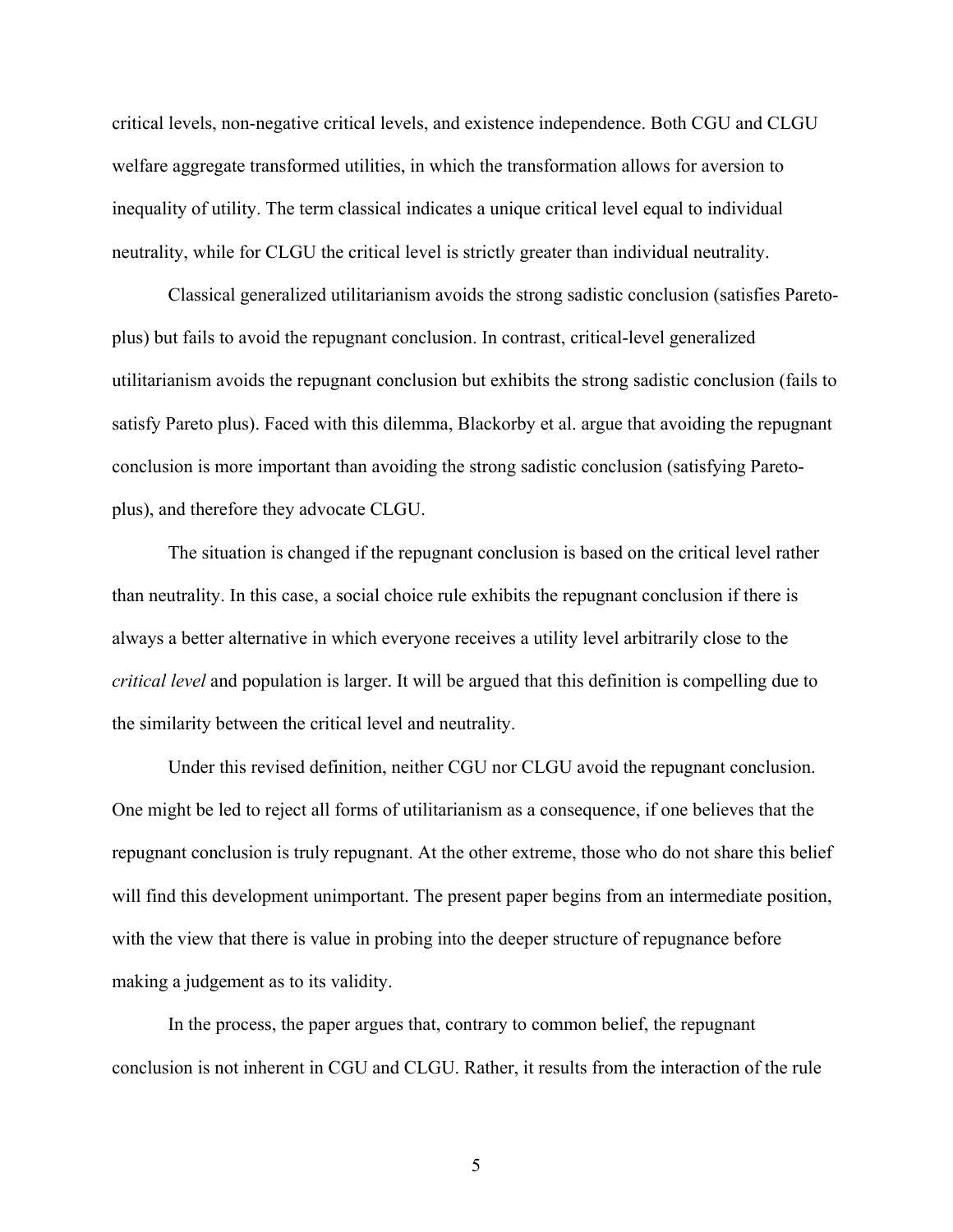with the set of feasible alternatives. On some choice sets, CGU and CLGU do not exhibit the repugnant conclusion, while on others they do.

In order to assess these outcomes, it is proposed that choice sets should be evaluated in terms of their realism, where realism is defined in terms of conformity with elementary laws of physics and biology, and universal norms of preferences. Five restrictions are proposed to reflect such universal properties: essentiality of material consumption, positive subsistence consumption, upper bounds on resources and non-material goods, and the law of conservation of matter. It is shown that these restrictions entail a particular form of choice set, on which neither CGU nor CLGU exhibit the repugnant conclusion. Thus, if one is willing to ignore unrealistic choice sets, there is no impossibility result.

The paper is structured as follows. Section II provides basic definitions and notation. Section III examines the incidence of the repugnant conclusion under CGU and CLGU for six key choice sets which are representative of relevant outcomes. Section IV defines the restrictions for universal properties – i.e. the realism restrictions – and assesses the six choice sets in terms of these properties. Section V investigates the role of positive subsistence consumption in the main result. Section VI concludes.

#### **II. Notation and definitions**

Let  $\mathfrak{R}, \mathfrak{R}_+$ , and  $\mathfrak{R}_{++}$  denote the set of real numbers, non-negative real numbers, and positive real numbers, respectively. Define  $x_{ij} \in \mathcal{R}_+$  as the consumption by individual i of good j, with  $j = 1,...,m$ . Then  $x_i = (x_{i1}, x_{i2},...,x_{im})$  represents the consumption vector of individual i. The paper abstracts from the natural discreteness of population, opting instead for real-valued population  $N \in \mathcal{R}_+$  in order to facilitate the use of calculus in the sequel. Thus the reference to

6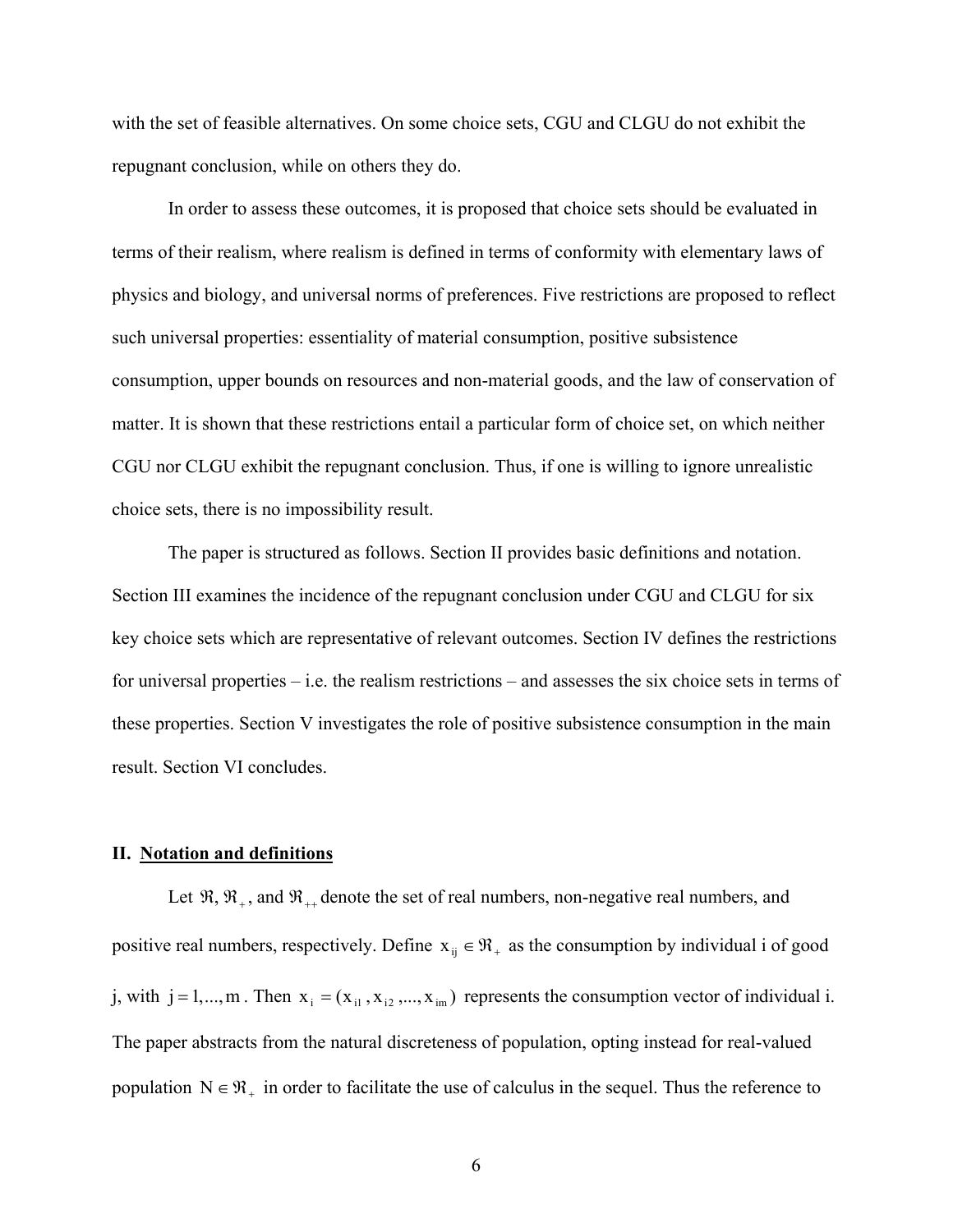individual i is really a shorthand for a position on the interval  $[0, N]$ . A social alternative x is characterized by population size  $N_x$  and the consumption vectors of individuals; i.e.  $x = \{N_x, \{x_i\}_{i \in [0,N_x]}\}\$ . Finally, X represents the set of all social alternatives.

as  $U = {U_{x \in X}}$ . An individual's lifetime utility is given by the real-valued function  $u(x_i)$ . For simplicity, it is assumed that u is the same for all individuals and that this function is strictly concave and continuously differentiable. A comprehensive notion of utility is intended here, in which wellbeing is derived from both material and non-material goods, where the latter may include things such as health, longevity, family, friendships, career, education, recreation, or participation in the community. The focus on lifetime measures of utility means that time does not enter explicitly into the analysis; rather, each alternative x represents a complete history of the world, which is to be socially evaluated. The convention is followed here of normalizing lifetime utility such that a value of zero represents neutrality, as discussed in the introduction. Denote the utility realization corresponding with alternative x as  $U_x = {u(x_i)}_{i \in [0, N_x]}$  and the set of all such realizations on X

least as good as x'". Completeness entails that for all  $x, x' \in X$ , xRx' or x'Rx and possibly An ordering R generates a complete, reflexive and transitive set of binary relations on X, which can be used to socially rank the elements in X. The statement  $xRx'$  is translated as "x is at both. Reflexivity entails xRx for all  $x \in X$ . Transitivity entails for any triplet  $x, x', x'' \in X$ :

 $xRx'$  and  $x'Rx'' \implies xRx''$ .

The ordering has symmetric and asymmetric parts, I and P, corresponding with indifference and strict preference respectively, which are defined as follows:

 $xIx' \Leftrightarrow xRx'$  and  $x'Rx$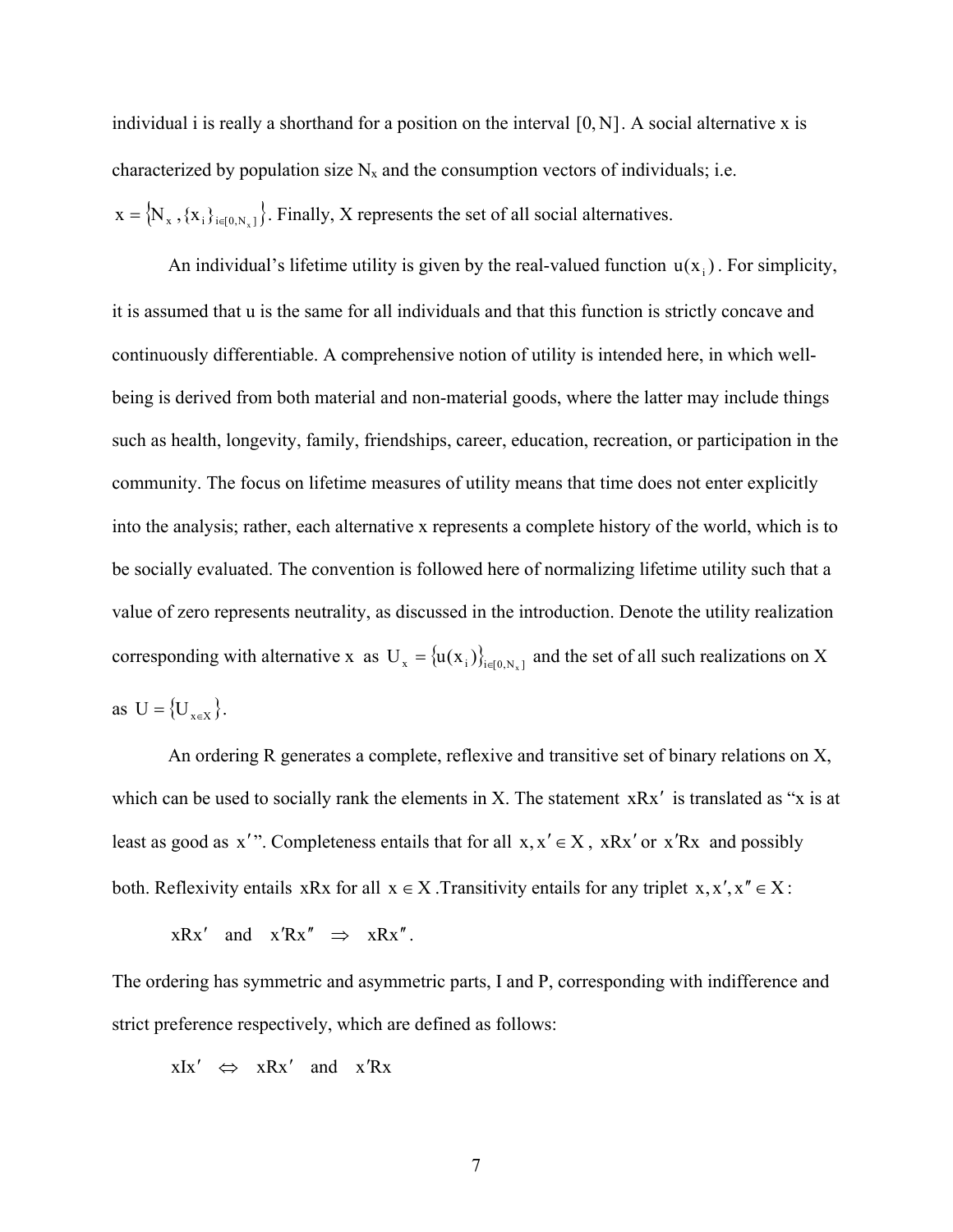$xPx' \Leftrightarrow xRx'$  and not  $x'Rx$ 

For welfarist social orderings, the relevant information about alternative x is summarized by the utility realization  $U_x$ . In other words, for all  $x, x' \in X$ 

 $xRx' \Leftrightarrow U_xRU_{x'}$ .

The axioms of continuity, weak and strong Pareto, and anonymity refer to comparisons of alternatives with the same population size. For reference, denote the set of alternatives with the same population size  $X_N = \{x \in X | N_x = N\}$ . The following definitions are adapted from Blackory et al. (2002b).

**Continuity:** For all  $N \in \mathcal{R}_{++}$  and all  $x \in X_N$ , the sets  $\{x' \in X_N | xRx\}$  and  $\{x' \in X_N | xRx'\}$  are closed.

This property states that all at-least-as-good-as sets and all no-better-than sets include their boundaries, which implies that tradeoffs under the ordering R "are gradual, without sudden jumps from better to worse" (Blackorby et al. 2002b, p. 4).

**Weak Pareto:** For all  $N \in \mathcal{R}_{++}$  and all  $x, x' \in X_N$ , if  $u(x_i) > u(x'_i)$  for all  $i \in [0, N]$ , then  $xPx'$ .

**Strong Pareto:** For all  $N \in \mathcal{R}_{++}$  and all  $x, x' \in X_N$ , if  $u(x_i) \ge u(x'_i)$  for all  $i \in [0, N]$  and there exists at least one  $i \in [0, N]$  such that  $u(x_i) > u(x'_i)$ , then  $xPx'$ .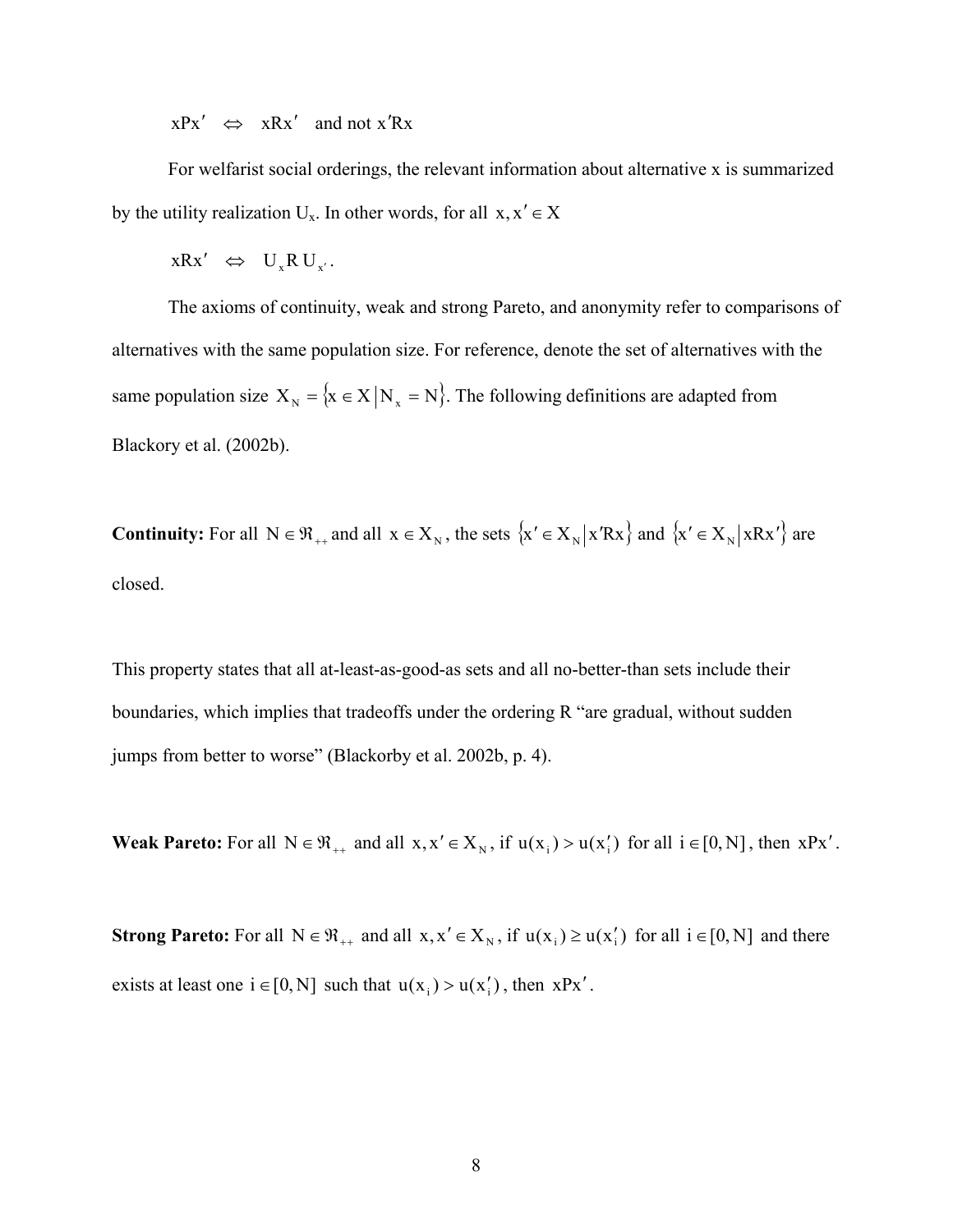**Anonymity:** For all  $N \in \mathcal{R}_{++}$ , all  $x, x' \in X_N$ , and all bijective mappings  $b : [0, N] \rightarrow [0, N]$ , if  $x_i = x'_{b(i)}$  for all  $i \in [0, N]$ , then xIx'.

This property indicates that the ordering R is impartial with respect to the identities of individuals. In particular, simply reassigning allocations among a given population yields an alternative with the same rank as the original.

For comparisons of alternatives with different population sizes, the following axiom requires that the ordering be independent of the utilities of individuals who are equally well off in both alternatives.

**Existence independence:** For all  $x, x', x'' \in X$ ,  $(x, x'')R(x', x'') \Leftrightarrow xRx'$ .

A welfarist social ordering which satisfies continuity can be represented by a real-valued function  $f: U \to \mathfrak{R}$ . The at-least-as-good-as set defined on U, for a given  $U_{x'} \in U$ , is represented  $\{U_x \in U | f(U_x) \ge f(U_{x'}) \}$ .

**Inequality aversion:** Given a welfarist social-evaluation function f and a convex domain U, the at-least-as-good-as set is also convex.

This property rules out a social preference for inequality in utilities.

Blackorby et al. (2002b and 2003) demonstrate that, of 13 welfarist population principles examined, only classical generalized utilitarianism (CGU) and critical-level generalized utilitarianism (CLGU) satisfy continuity, strong Pareto, anonymity, existence of critical levels,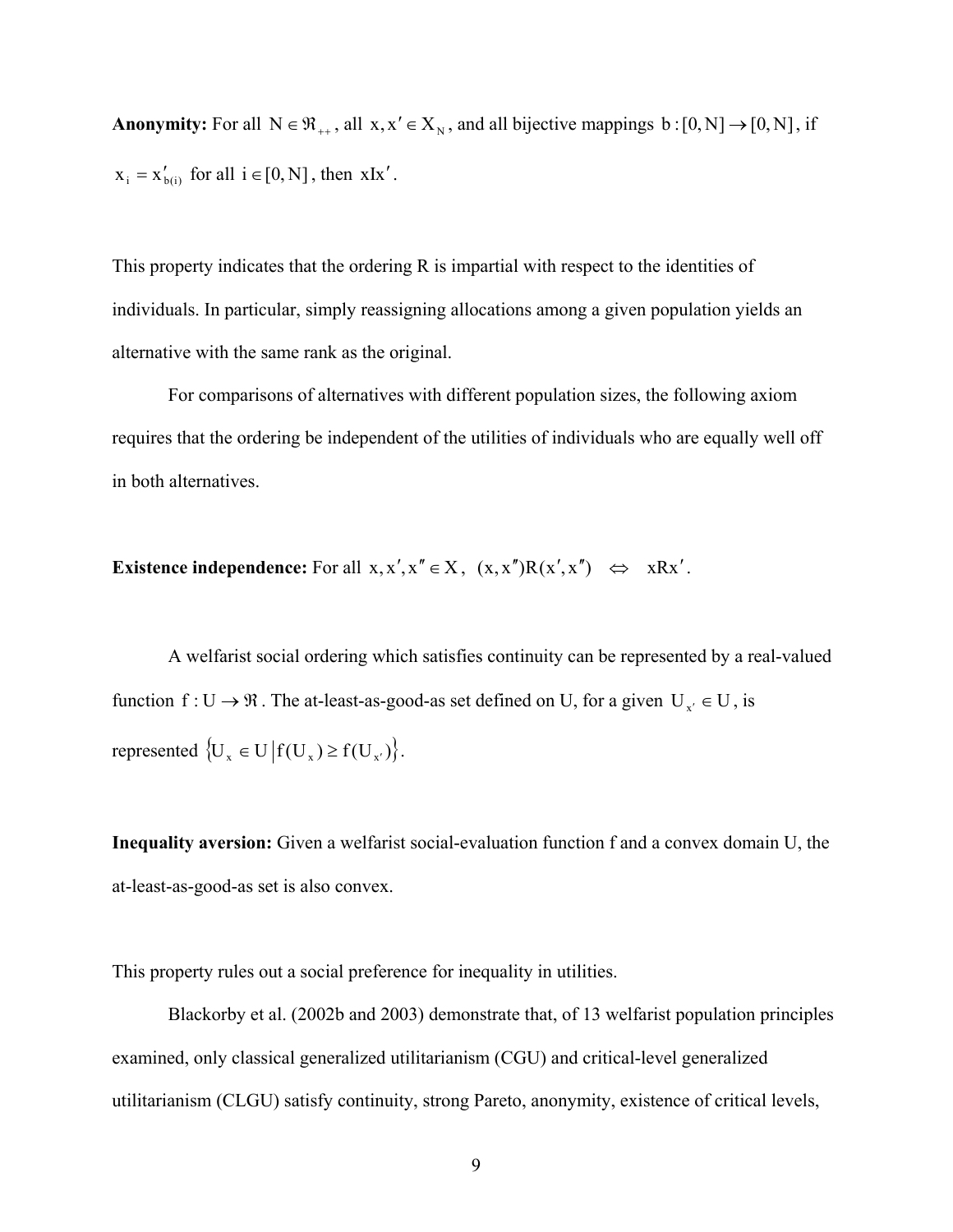non-negative critical levels, and existence independence. As inequality aversion also seems compelling, one may wish to add it to this list. It will be shown presently that this property has implications for the functional forms of CGU and CLGU.

CGU compares alternatives on the basis of transformed utility,  $V(x_i) = g[u(x_i)]$ , where g is an increasing function, assumed continuously twice differentiable, with  $g[0] = 0$  to preserve neutrality. Anonymity ensures that g is identical for all individuals. Inequality aversion entails that g is concave; i.e.  $g' > 0$  and  $g'' \le 0$ .<sup>[2](#page-11-0)</sup> The combination of strict concavity of u and concavity of g entails that V is also strictly concave.

The CGU social ordering is defined by

$$
xRx' \Leftrightarrow \int_{0}^{N_x} g[u(x_i)]di \ge \int_{0}^{N_{x'}} g[u(x_i')]di
$$

If g represents a multiplicative constant, then the ordering is classical utilitarian.

CLGU requires the specification of a critical level,  $u_c \in \mathcal{R}$ , and then aggregates the difference between transformed utility and the transformed critical level. The CLGU social ordering is defined by

$$
xRx' \Leftrightarrow \int_{0}^{N_x} [g[u(x_i)] - g[u_c]]di \ge \int_{0}^{N_{x'}} [g[u(x_i')] - g[u_c]]di
$$

The axiom of non-negative critical levels requires  $u_c \ge 0$ . Clearly CGU is just a special case of CLGU, with  $u_c = 0$ .

Comparison of population principles is facilitated by the following representation theorem, due to Blackorby and Donaldson (1984). Define representative utility as a value

<span id="page-11-0"></span> $\frac{1}{2}$  $2$  See the Appendix for the proof.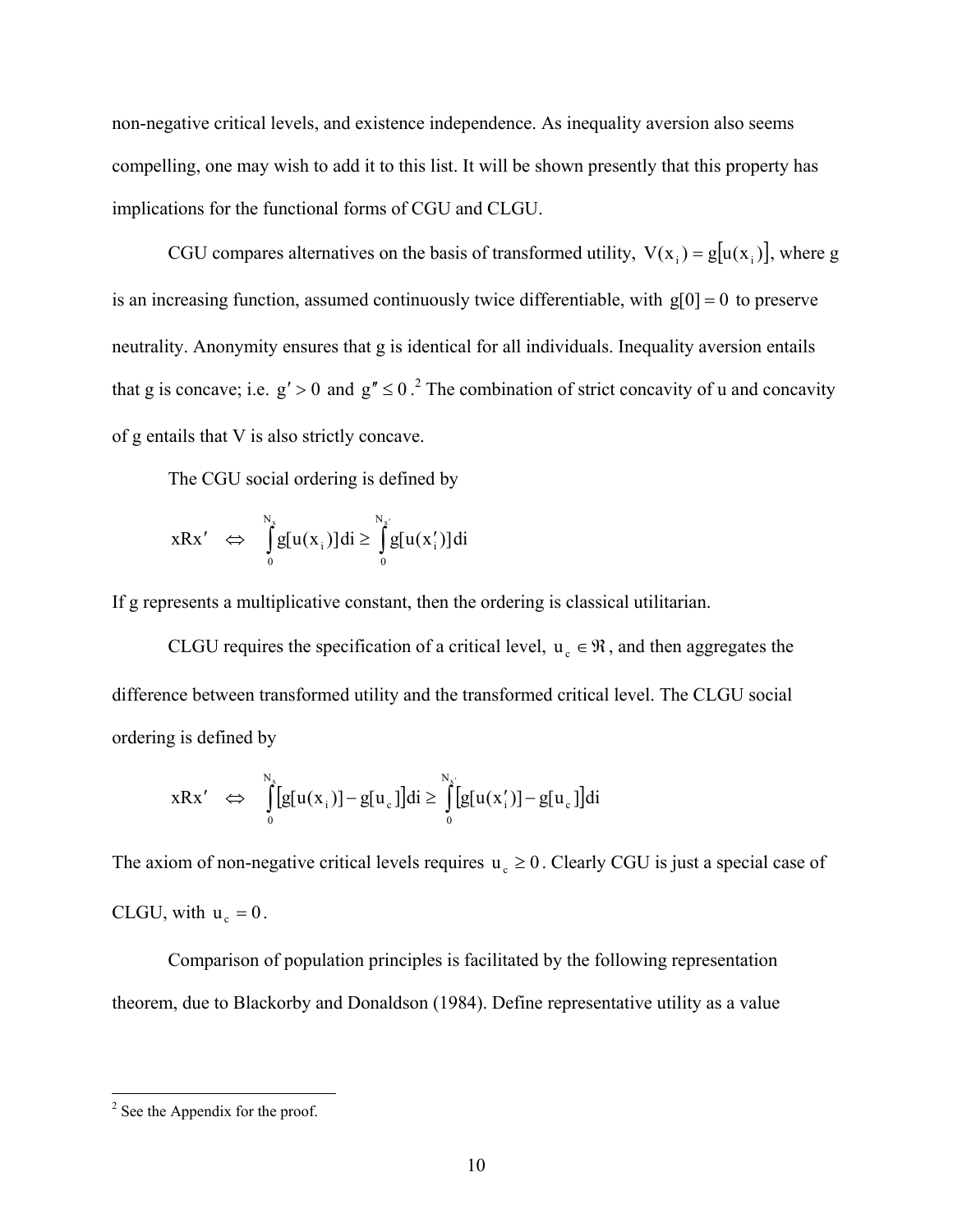$u(x) \in [min{U_x}]$ , max ${U_x}]$  such that x is socially indifferent to an alternative with the same population in which every member receives utility of  $v(x)$ .

**Representation theorem:** For every variable-population ordering R that satisfies continuity, anonymity and weak Pareto, there exists a real-valued function,  $W(N, v)$ , which represents the ordering in terms of population size and representative utility only; i.e.

$$
xRx' \Leftrightarrow W(N_x, \upsilon(x)) \ge W(N_{x'}, \upsilon(x')). \blacksquare
$$

The characterization of an ordering in terms of  $W(N, v)$  simplifies analysis considerably, as v provides a mapping of X onto the real number line. Thus let  $D \subseteq (\mathfrak{R}_+ \times \mathfrak{R})$  denote the domain of  $W(N, v)$ . Henceforth  $W(N, v)$  is referred to as a variable population welfare function.

Under both CGU and CLGU, representative utility is given by the formula

$$
v(x) = g^{-1} \left[ \frac{1}{N_x} \int_{0}^{N_x} g[u(x_i)]di \right],
$$
 (1)

which reduces to average utility in the non-generalized case, i.e. when g is the identity transformation. It follows that the functions

$$
\overline{W}(N, \upsilon) = N \cdot g(\upsilon) \tag{2}
$$

and

$$
\hat{W}(N, \upsilon) = N[g(\upsilon) - g(u_{\varsigma})]
$$

provide representations of the CGU and CLGU orderings respectively. These functions have the same domain, as they share a common definition of  $v(x)$ , and have the same differentiability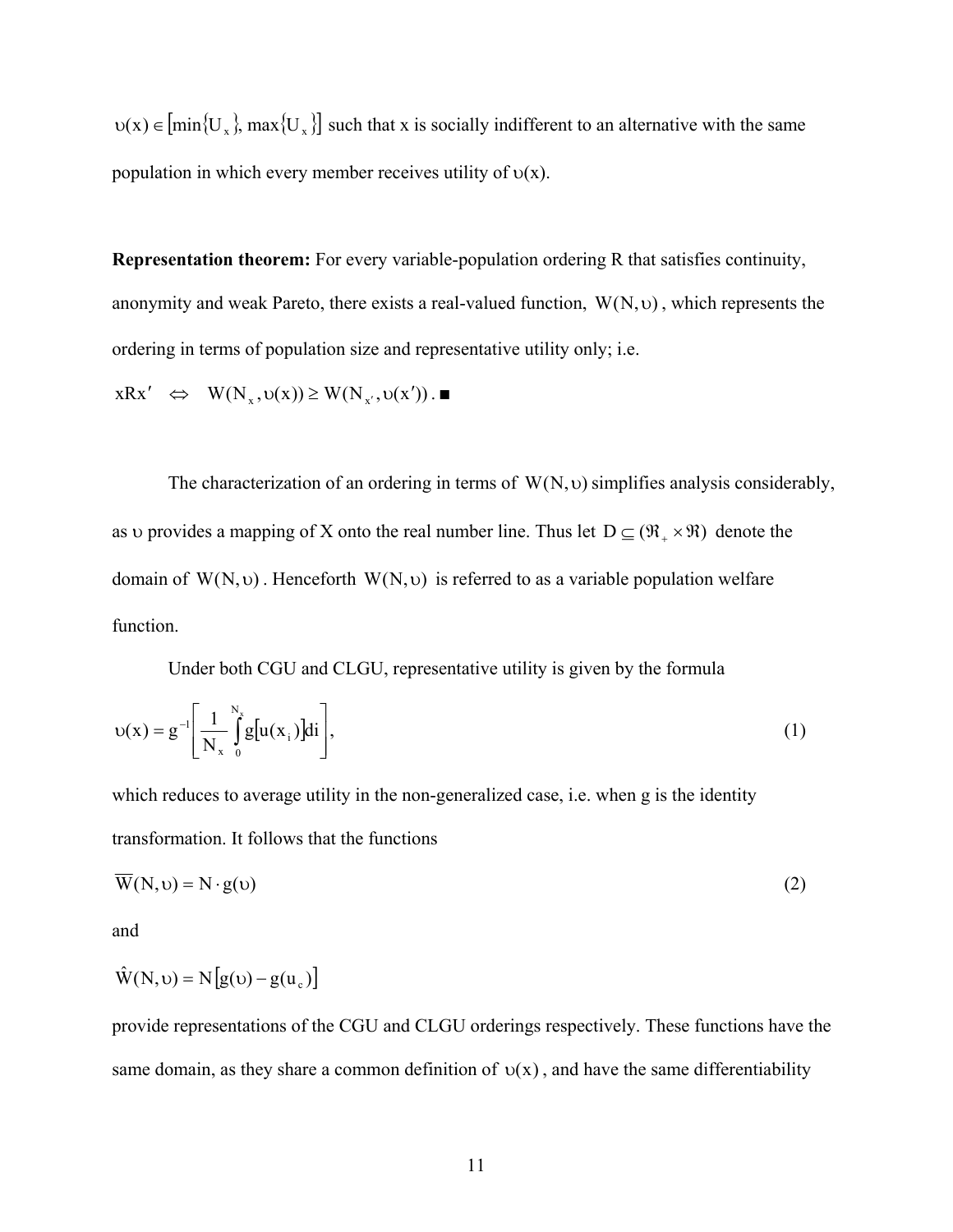properties as  $g[\cdot]$ , which under present assumptions means they are continuously twice differentiable

Figure 1 presents social indifference curves in (N,υ) space under CGU, according to (2). By construction,  $\overline{W}(N, \nu)$  is increasing (decreasing) in N for  $\nu > 0$  ( $\nu < 0$ ) and constant at a value of zero along both axes. The indifference map under CLGU, which has not been shown, is simply a translation of the map for CGU, with the origin shifted up by the positive critical value  $u_c$ .



The social indifference curves are asymptotic to both axes and have slope

 $g'(v)$  $\left( v\right)$  $\prime\sigma$ υ N g dN d W  $\left| \frac{v}{v} \right| = -$ 

for CGU and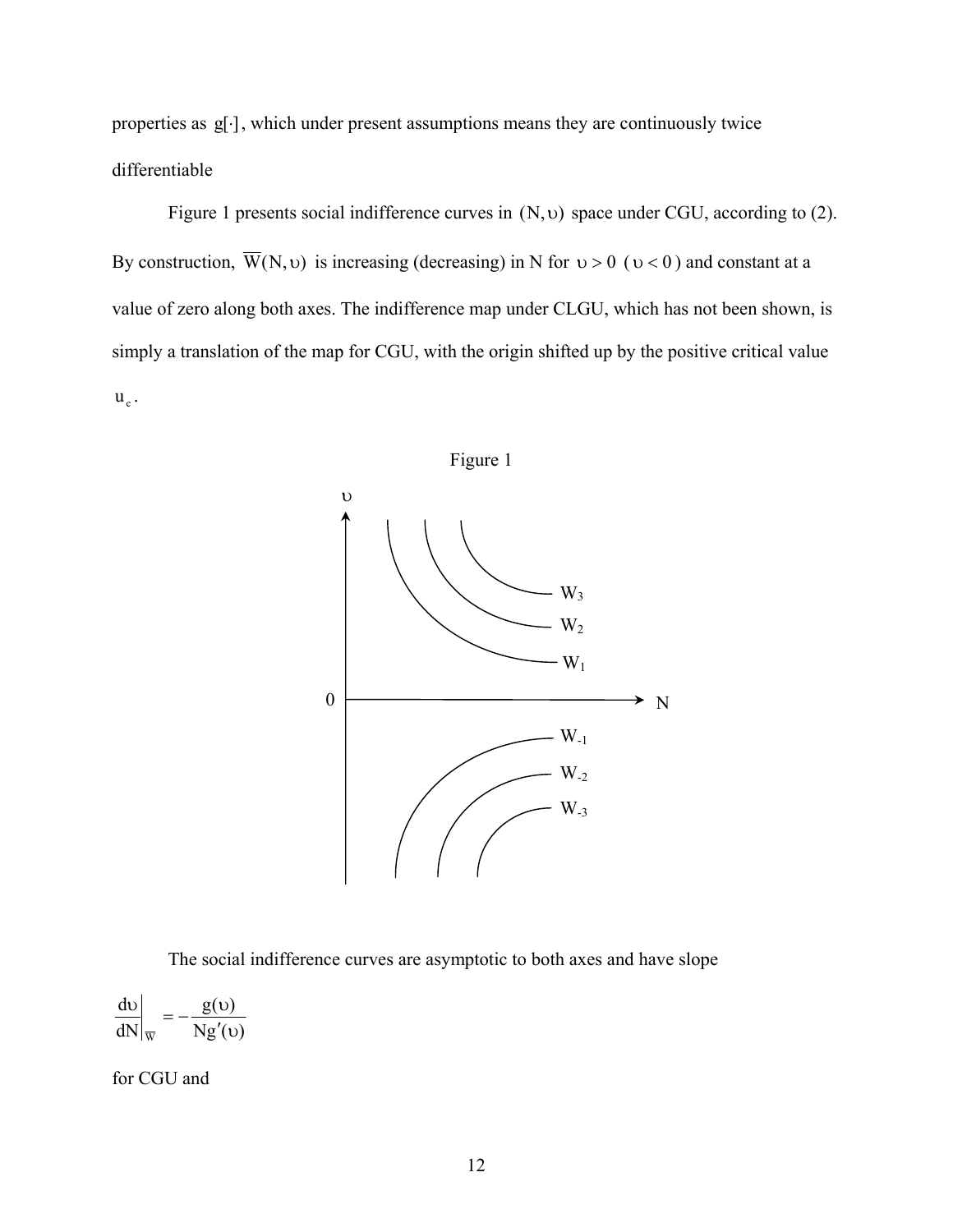$$
\left. \frac{\mathrm{d}\mathrm{v}}{\mathrm{dN}} \right|_{\hat{\mathrm{W}}} = -\frac{\mathrm{g}(\mathrm{v}) - \mathrm{g}(\mathrm{u}_{\mathrm{c}})}{\mathrm{N}\mathrm{g}'(\mathrm{v})}
$$

for CLGU.<sup>[3](#page-14-0)</sup> The slope is always negative in the positive orthant (above  $v = u_c$ ), which characterizes the trade-off embodied in utilitarianism between N and υ.

The following definition of the repugnant conclusion is based on the critical level rather than neutrality.

**Repugnant conclusion (RC):** A variable-population welfare function  $W(N, \upsilon)$  exhibits the repugnant conclusion if, for every  $(N, v) \in D$  with  $v > u_c$ , and for any intermediate value  $\epsilon \in (u_c, v)$ , there exists a population size  $M > N$  such that  $W(M, \epsilon) > W(N, v)$ .

This definition seems compelling given the similarity between the critical level and neutrality. To see this point, consider any social alternative in which everyone receives utility equal to the critical level. By definition, this alternative describes a society which is not worth having, since the planner is indifferent between it and the null alternative in which no one lives. Such a society may be referred to as a null-equivalent, although there may be any number of people alive in it. Now, the revised definition of the repugnant conclusion entails that there is always a better alternative arbitrarily close to a null-equivalent, regardless of the starting point. But by virtue of proximity to a null-equivalent, this better alternative must be scarcely worth having. It seems, therefore, that this outcome is no less repugnant than one based on individual neutrality.

<span id="page-14-0"></span><sup>&</sup>lt;sup>3</sup> For CLGU, the indifference curves are asymptotic to the horizontal line  $v = u_c$ .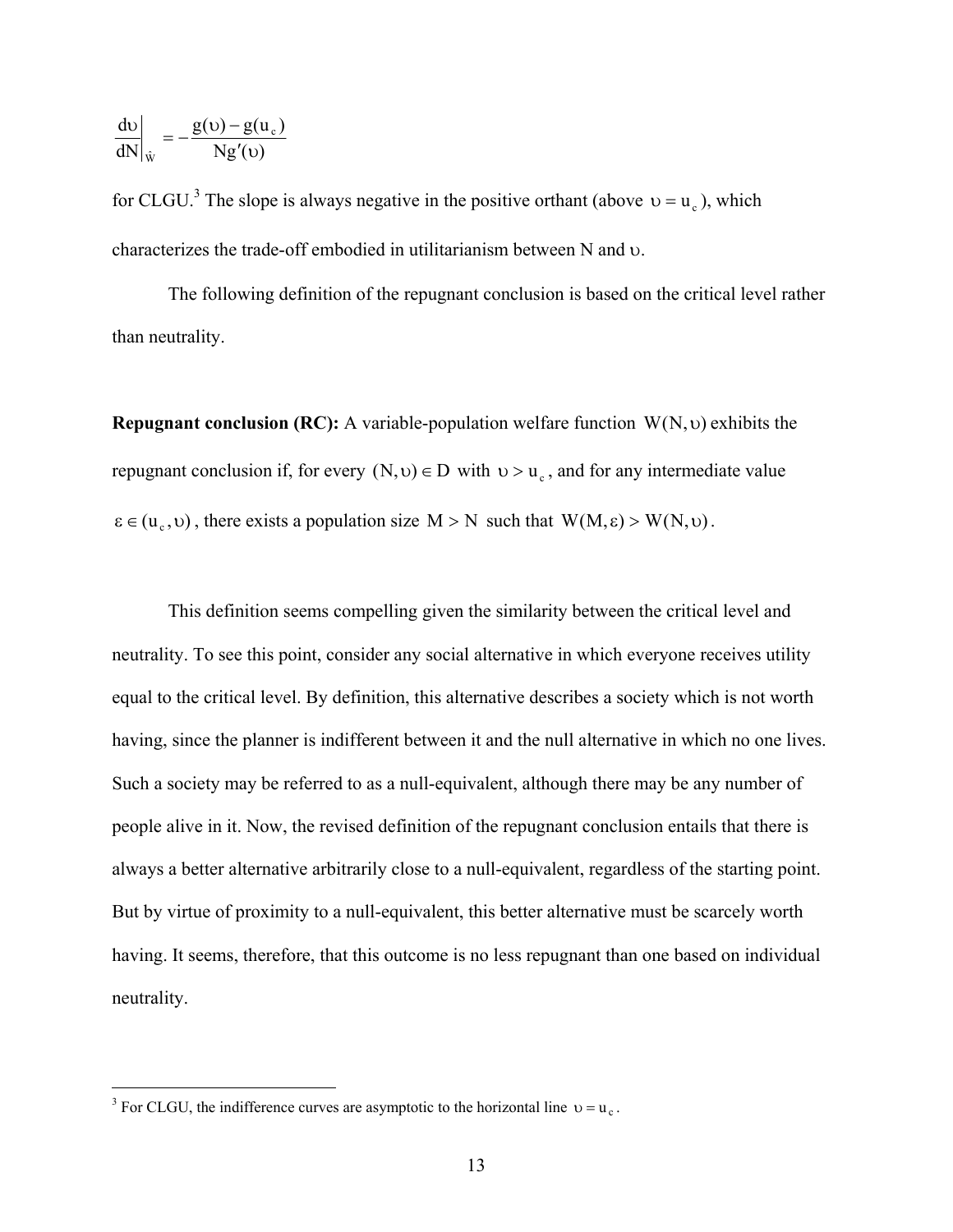#### **III. Choice sets and the repugnant conclusion under utilitarianism**

Contrary to popular belief, the repugnant conclusion is not an intrinsic property of utilitarianism. Rather, it reflects the interaction of utilitarianism with certain choice sets. This section investigates the incidence of repugnance for six key choice sets. The first set is wholly unbounded, while the remaining five represent variations of a minimally restricted structure. The results obtained for these six sets cover all relevant outcomes.

The unbounded choice set is represented by the welfare domain  $D = (\Re_+ \times \Re)$ . Both CGU and CLGU exhibit the repugnant conclusion on this set. The proof follows directly from the asymptotic nature of the social indifference curves and is not presented formally.

The five restricted sets which will be considered are based on the specification of an upper bound on representative utility conditional upon the size of the population. This upper bound is denoted  $\overline{\nu}(N)$ . An upper bound may also be specified for population,  $\overline{N}$ , which may be finite or infinite, depending on the case. With this notation, a minimally restricted choice set is represented as  $D = \{(N, v) | 0 \le N \le \overline{N}, v \le \overline{v}(N)\}\)$ . For simplicity, D is represented here as a closed set. All the results would go through for open sets as well, with additional effort.

It will be useful to consider the possibility of a socially optimal choice. Let  $(N^*, v^*) \in D$ represent the optimum according to the social welfare function  $W(N, v)$ ; i.e.

 $W(N^*, v^*) > W(N, v)$   $\forall (N, v) \in D$ ,  $N \neq N^*$ ,  $v \neq v^*$ . Such an optimum may or may not exist, depending upon the choice set.

Now, by virtue of weak Pareto,  $\overline{\nu}(N)$  is also the locus of conditional optima, i.e. the optimal choices of υ conditional on the corresponding values of N. An unconditional optimum, if it exists, will therefore be located on  $\overline{\nu}(N)$ ; i.e.  $(N^*, v^*) = (N^*, \overline{\nu}(N^*))$ .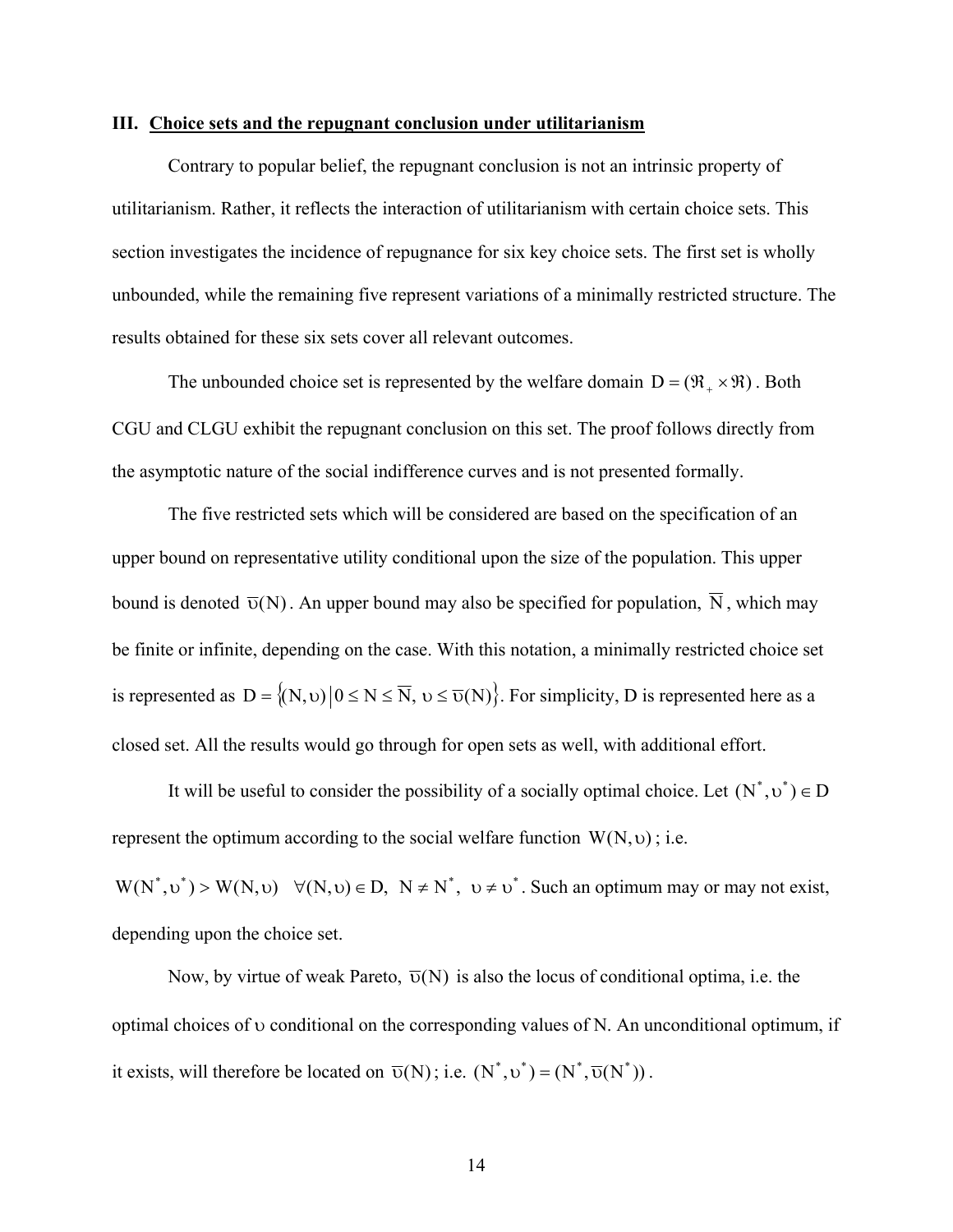As the first of the restricted choice sets, consider a finite population bound  $\overline{N}$  and a constant utility bound  $\overline{v} > u_c$ . This set is represented in Figure 2 (a.) by the rectangular shaded area. Since the set is closed and bounded in both N and υ, a social optimum exists. The optimum is the corner solution  $(\overline{N}, \overline{v})$ , by virtue of the weak Pareto principle and  $\overline{W}$  increasing in N. Since an optimum exists, CGU and CLGU do not exhibit the repugnant conclusion on this set. Similarly, the repugnant conclusion does not hold on any other set with positive upper bounds on both N and υ.

A variation on this case would be to keep N bounded but let  $\upsilon$  be unbounded; i.e.  $\upsilon \in \mathfrak{R}$ . CGU and CLGU do not exhibit the repugnant conclusion on this set either, since any point on the population bound,  $(\overline{N}, v)$ , can be used to falsify the definition.

The remaining four choice sets, displayed in parts  $(b.) - (e.)$  of Figure 2, are characterized by bounds on utility but not on population. Part (b.) depicts a positive lower bound  $v_{\ell}$  on  $\overline{v}(N)$ . Part (c.) shows  $\overline{\upsilon}(N)$  increasing in N, cutting the horizontal axis ( $\upsilon = u_c$ ) from below. Part (d.) shows  $\overline{\nu}(N)$  decreasing in N, cutting the axis from above. Finally, Part (e.) depicts  $\overline{\nu}(N)$ decreasing in N, approaching the horizontal axis asymptotically from above.

CGU and CLGU exhibit the repugnant conclusion on the set depicted in Part (b.). As in the unbounded case, the proof follows from the asymptotic nature of the social indifference curves (not shown in the diagram). Similarly, both CGU and CLGU exhibit the repugnant conclusion on the set depicted in Part (c.).

CGU and CLGU do not exhibit the repugnant conclusion on the set depicted in Part (d.). As drawn,  $\overline{v}(N)$  intersects both the vertical and horizontal axes; however, only the horizontal intercept is essential for the result. As drawn, a social optimum exists at a point  $\alpha$  on the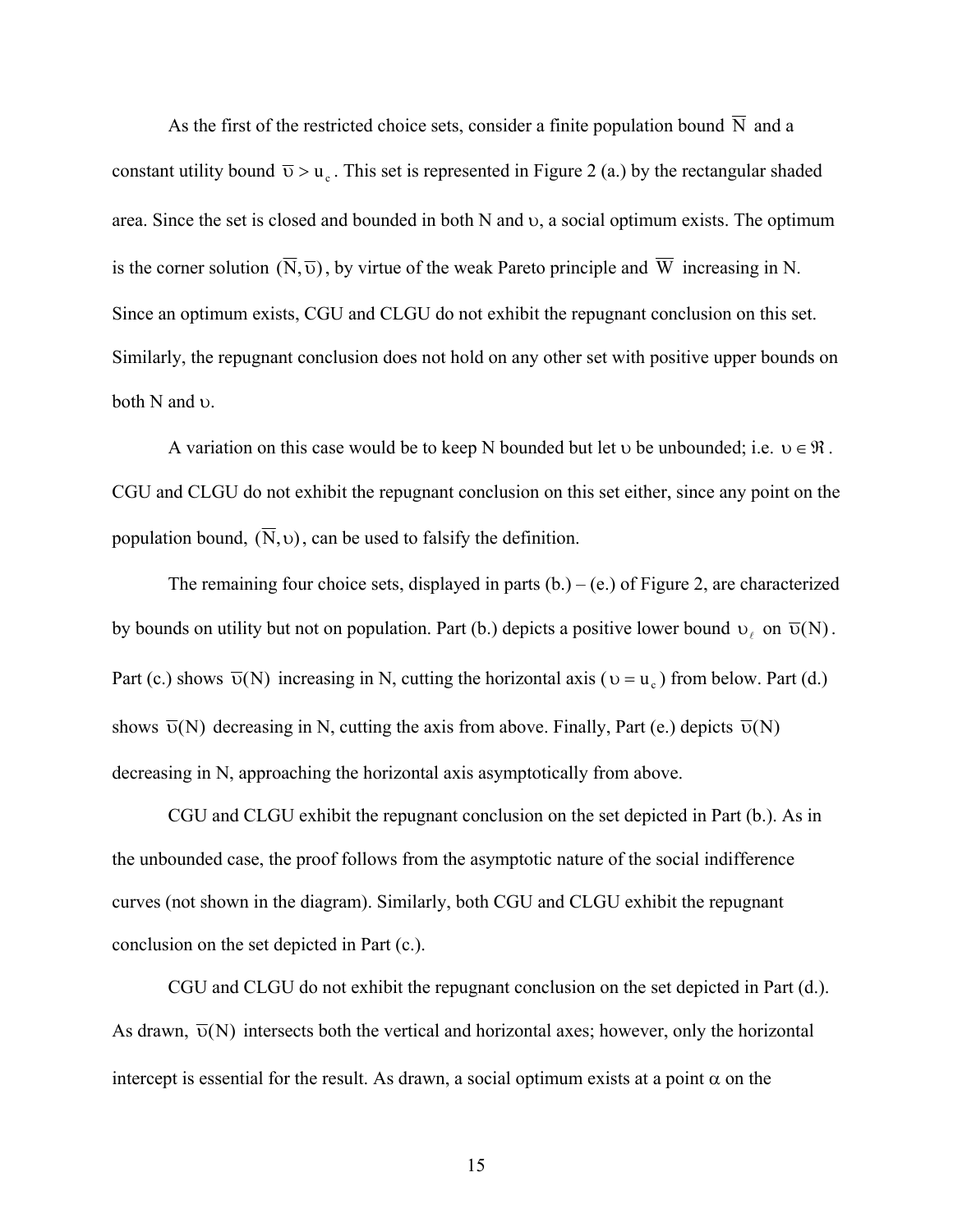





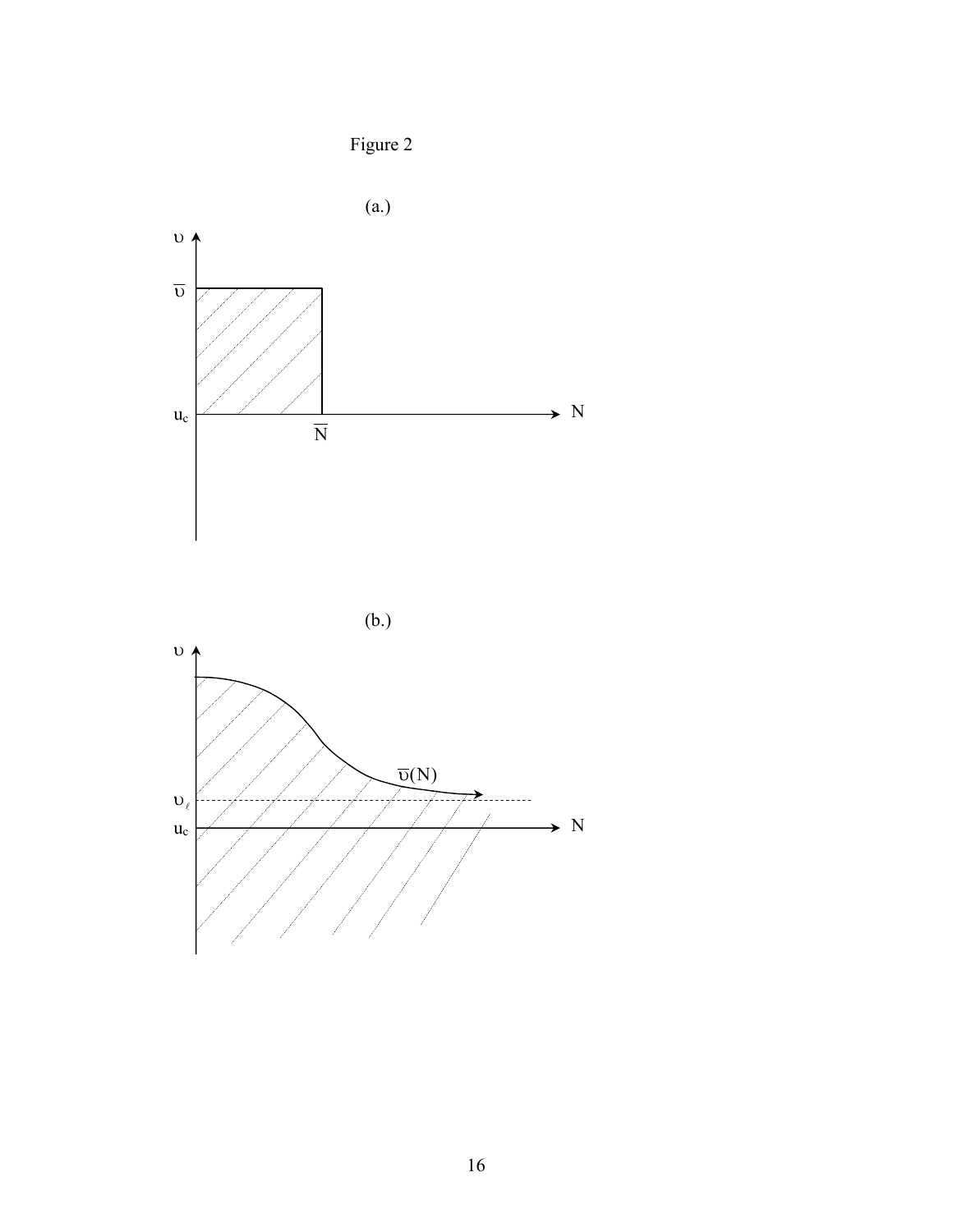

(d.)

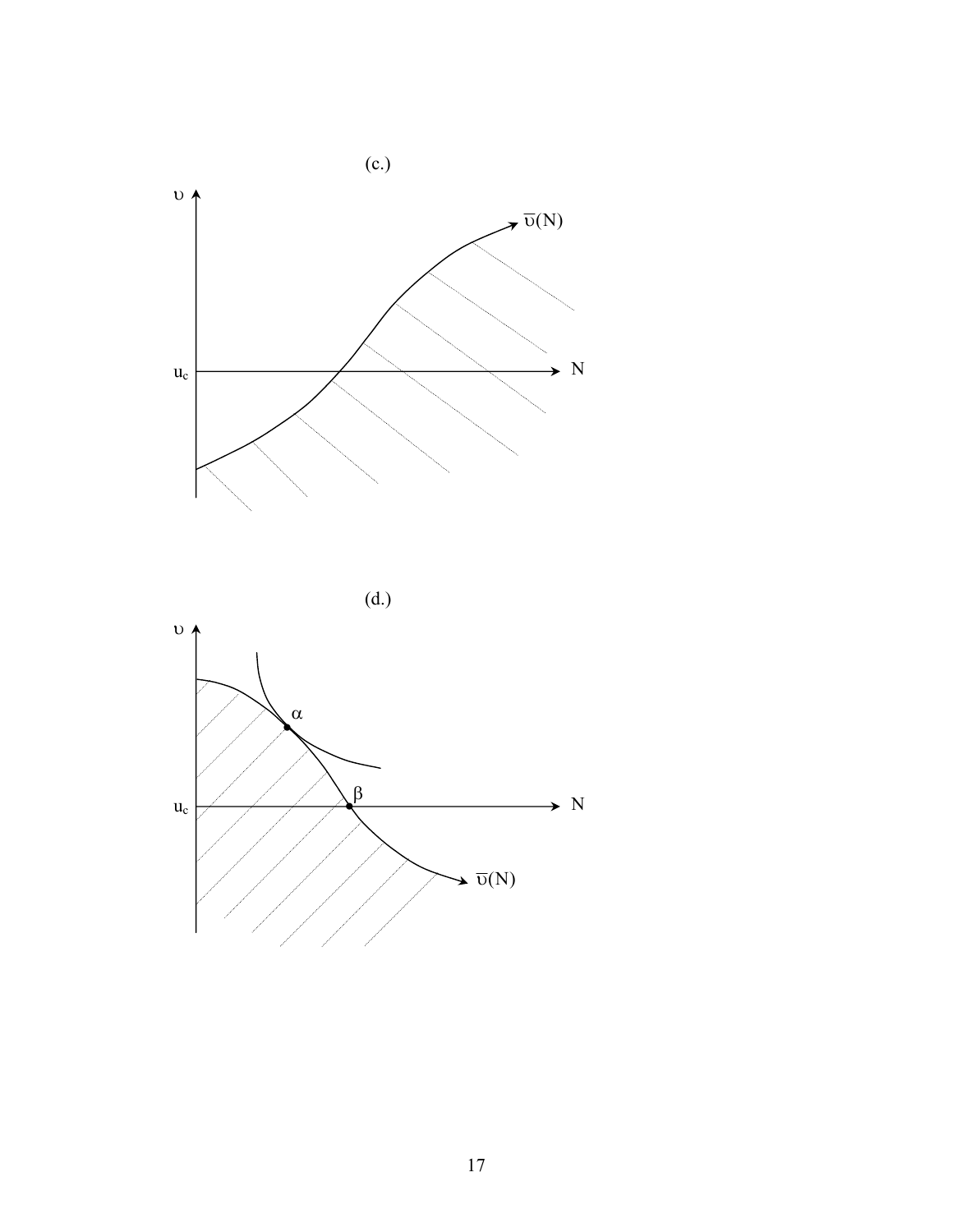

boundary; if  $\overline{\nu}(N)$  were asymptotic to the vertical axis, the social optimum could instead be a degenerate solution with N arbitrarily close to zero. Note however that the optimum can never occur at the horizontal intercept β, since  $\overline{W} = 0$  at this point. In contrast,  $\overline{W} > 0$  for alternatives with lower N and positive υ, and therefore the planner will always prefer such points over β. The failure of the repugnant conclusion on this set follows from the existence of an optimum at  $\alpha$  (or a degenerate optimum in the neighbourhood of the vertical axis).

The asymptotic case shown in Part (e.) raises the possibility of a degenerate optimum with N<sup>\*</sup> arbitrarily large and  $\overline{\upsilon}(N^*)$  arbitrarily close to the horizontal axis, in which case the repugnant conclusion would hold. A sufficient condition for this result would be that the slope of  $\overline{v}(N)$  is less steep than the indifference map at all points of intersection; i.e.  $dN|_{\overline{w}}$ d dN  $\left| \frac{d\overline{\upsilon}(N)}{dx} \right| < \left| \frac{d\upsilon}{dx} \right|$ . Conversely, having  $\overline{v}(N)$  steeper than the indifference map in the neighbourhood of the

horizontal axis would mean that the repugnant conclusion does not hold.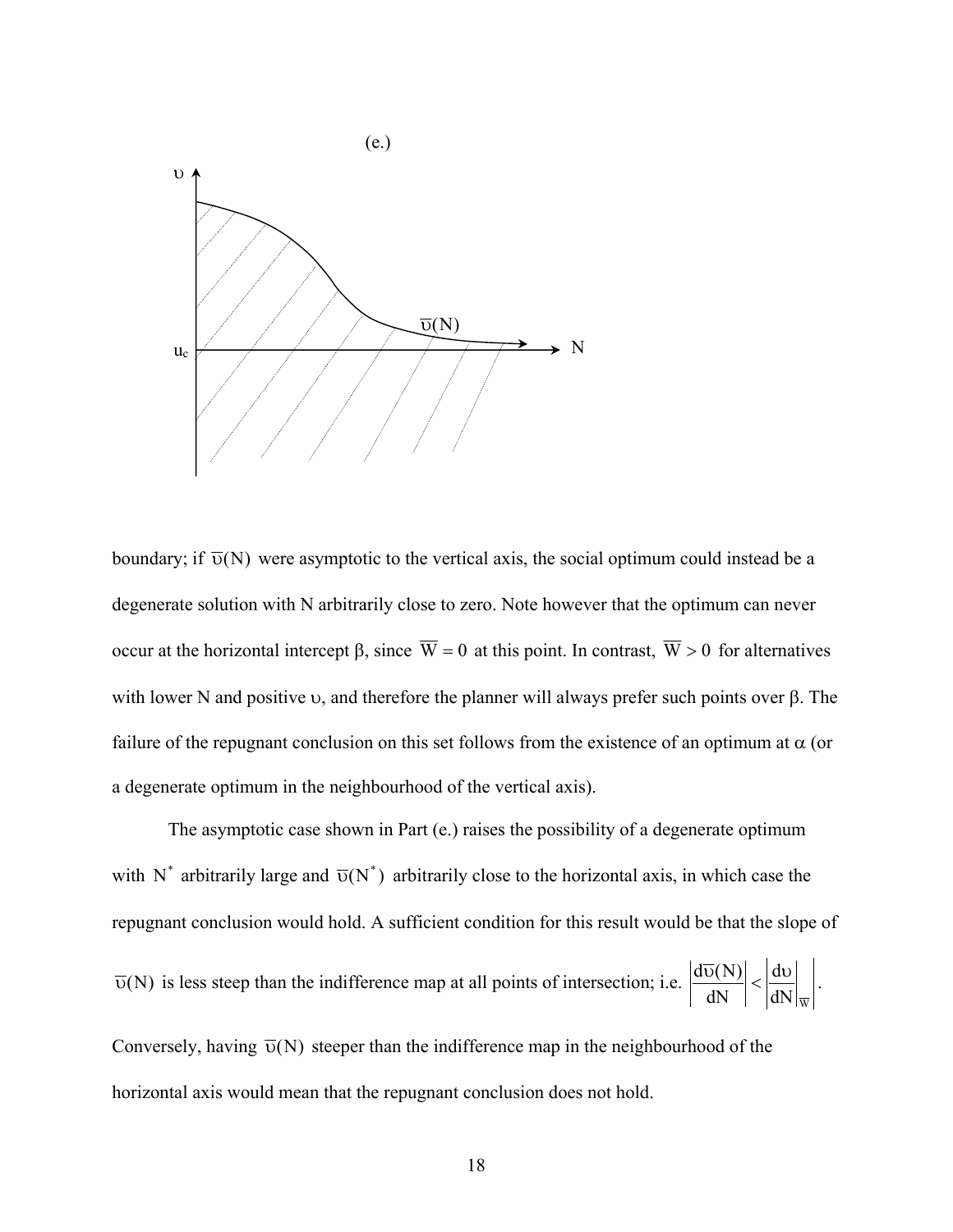## **IV. Realistic Constraints**

The previous section considered the incidence of the repugnance conclusion for utilitarian welfare on six different choice sets. These sets are possible mathematically, but they have not been examined to determine whether they are realistic in the sense of conforming with elementary physical and biological laws or with universal norms concerning individual utility. The present section considers five restrictions to reflect such laws and examines the implications of these restrictions for choice sets and the repugnant conclusion. The five restrictions are: essentiality of material consumption, bounds on non-material goods, positive subsistence consumption, finite material resources, and conservation of matter.

Essentiality of material consumption refers to the fact that biological beings require positive inputs of food and other material goods for survival. For simplicity, this section assumes a single material consumption good, identified as good 1. The results generalize in a straightforward way to cases with more than one such good. The remaining goods, indexed by  $j = 2,...,m$ , are considered non-material.

Bounds on non-material goods mean that the individual allocation of each non-material good has a quantitative upper bound, denoted  $\bar{x}_{ij}$  j = 2,..., m. These bounds reflect the reality that all goods are restricted by either biology, physics, or time. For example, biology places an upper limit on how much health an individual can enjoy, since it is not possible to have more than perfect health. Time places restrictions on how much family, career, education or recreation one can enjoy. Since the laws of nature apply equally to everyone, it is reasonable to assume that the bounds are the same for everyone, i.e.  $\bar{x}_{ij} = \bar{x}_j \ \forall i$ .

19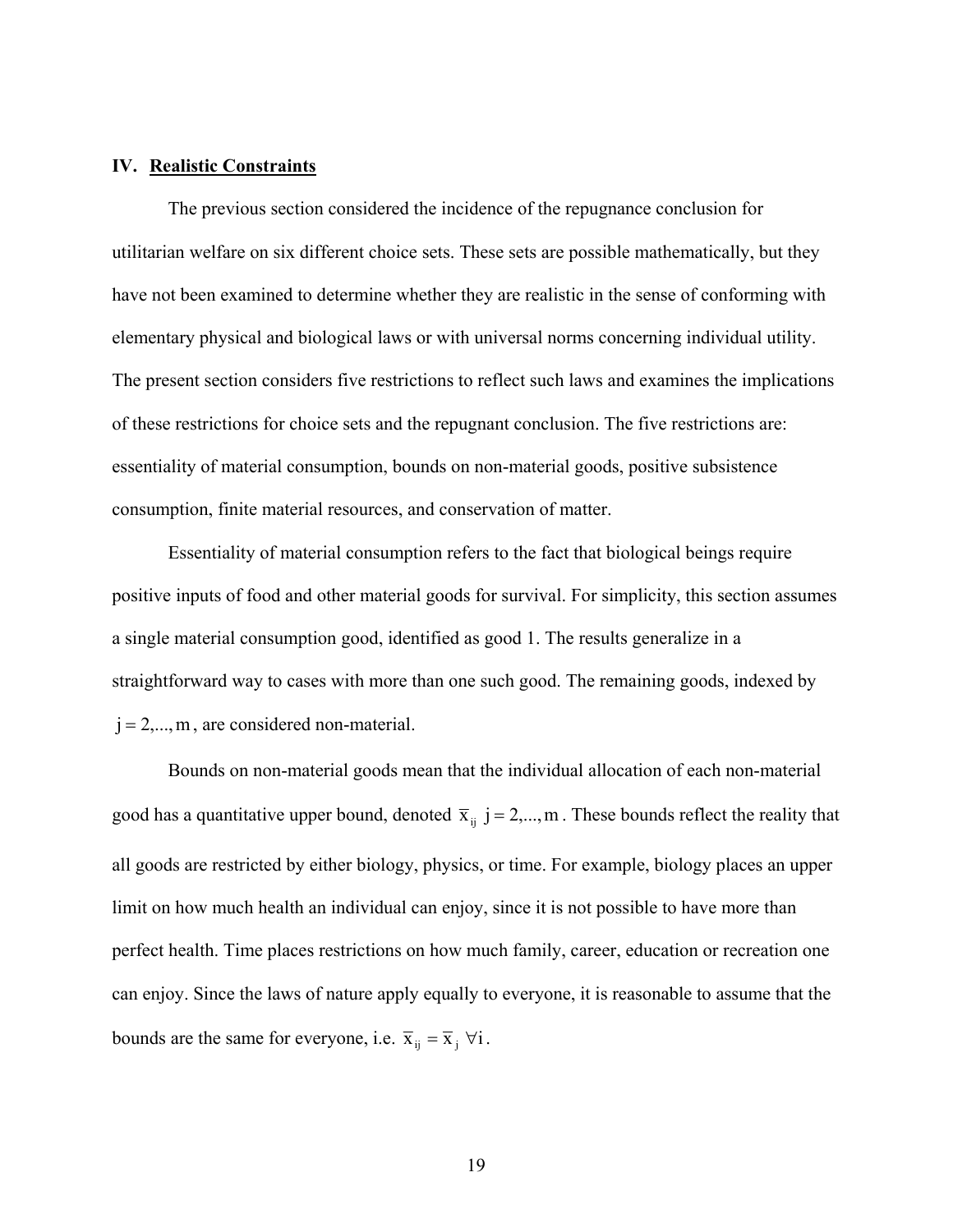An alternative for non-material goods would be to require utility to be bounded above in each good, rather than quantities. This restriction has some appeal, as it ensures diminishing marginal rates of substitution among goods. However, this property seems more an expression of preferences than a universal norm. In contrast, the argument for quantitative bounds seems compelling.

Subsistence consumption  $c_s \in \mathfrak{R}_+$  is defined by the relationship

$$
u(cs, x2,..., xm) = 0;
$$

i.e.  $c_s$  is the level which yields neutral utility for a given allocation of the non-material goods. This relationship implies a function  $c_s = c_s(x_2,...,x_m)$ , which is assumed to be decreasing in the levels of the non-material goods; i.e.  $\partial c_s / \partial x_i < 0$  for j = 2,..., m.

The possibility of  $c_s = 0$  is ruled out because it violates essentiality of material consumption. Furthermore, it is taken as self-evident that very low levels of consumption will always be judged as worse than a life with no experiences, since low consumption brings hunger, disease, indignity and pain. Therefore  $c_s$  must be strictly positive for any non-material allocation  $(x_2,...,x_m)$ . It is debatable whether this last point springs from biological necessity or preferences. If it reflects preferences only, it may nonetheless be considered a universal norm. Strict concavity of utility ensures that  $c_s$  is unique.

The requirement of finite material resources reflects the relationship between consumption and the environment. Material consumption is derived from material resources taken from the environment, either consumed directly or produced in conjunction with labour and other inputs. At any location, material resources are in finite supply and the possibility of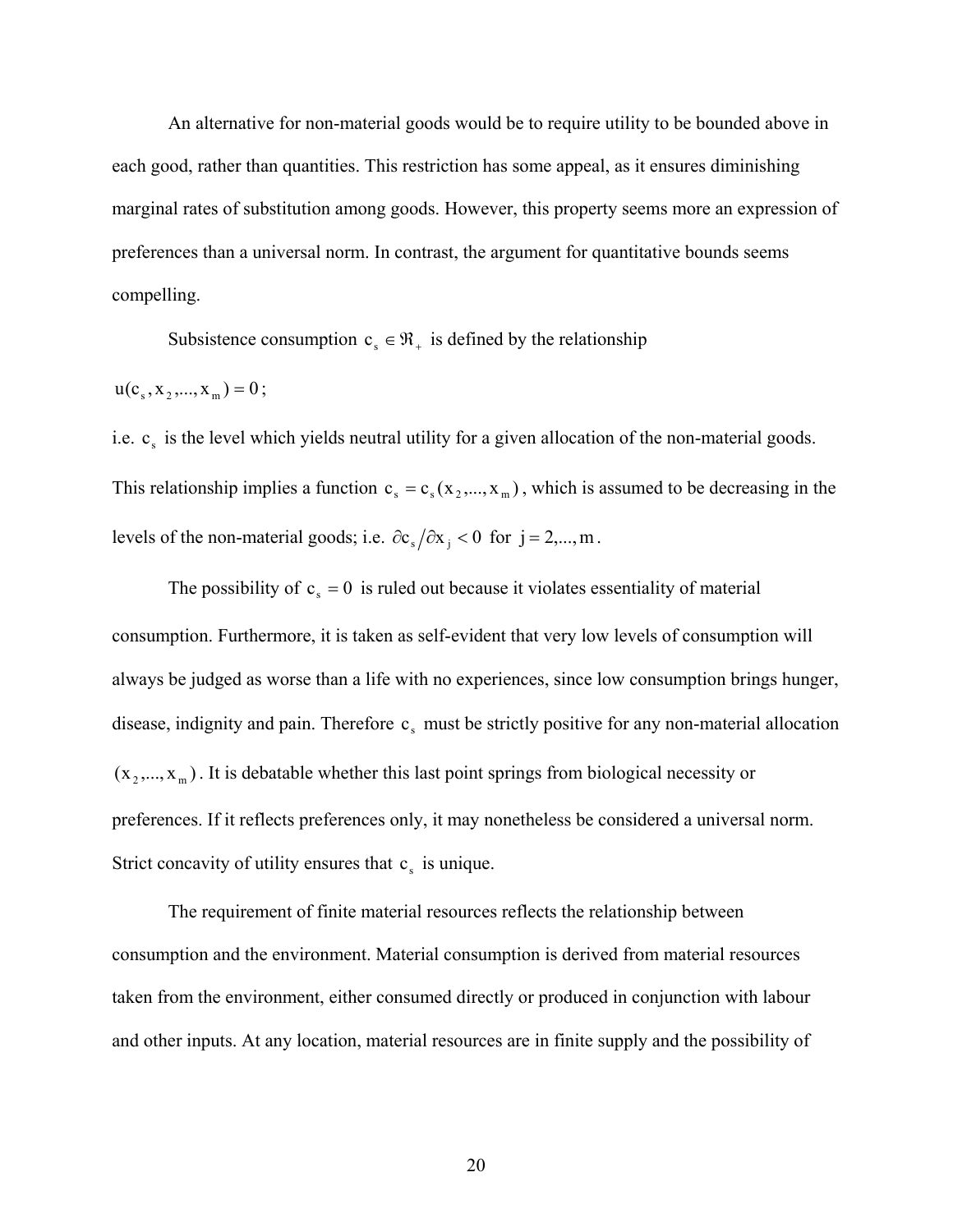transferring resources from one location to another is limited by the cost and feasibility of transportation.

The limitation on transportation is not simply a reflection of current technology. If it were, one could simply hypothesize the existence of a different social alternative with better technology. Rather, it reflects underlying physical constraints imposed by thermodynamics, among other things. In particular, minimums thresholds of energy and matter are required to transport a given mass a certain distance under ideal conditions. These thresholds establish a maximum distance for which transportation to a certain location would be economic. Beyond this distance, the cost of transportation would always exceed the value of the resources transported, regardless of the technology available. Thus, for example, the transfer of materials from outer space to Earth (or of people to outer space) will remain quite limited. This discussion suggests that a realistic choice set must be defined in terms of a specific location, and, at any given location, the available resources must be considered limited. In what follows, material resources are denoted R and the relevant upper bound is  $\overline{R}$ .

The law of conservation of matter states that matter can neither be created nor destroyed in an isolated system. This law has implications for the production of the consumption good from a given stock of material resources. In particular, given R, the production of the consumption good must be bounded in all other inputs.

In the present section, the supply of the consumption good is given by the production function  $S = S(N, R)$ , with N interpreted interchangeably as labour or total population and  $R \le R$  representing material resources. In what follows, the notation  $S_N$ ,  $S_R$  and  $S_{NN}$ ,  $S_{RR}$  shall be used for first and second-order partial derivatives respectively, with respect to the noted inputs. In the case of a fixed aggregate supply, the function reduces to the simple form  $S = R$ 

21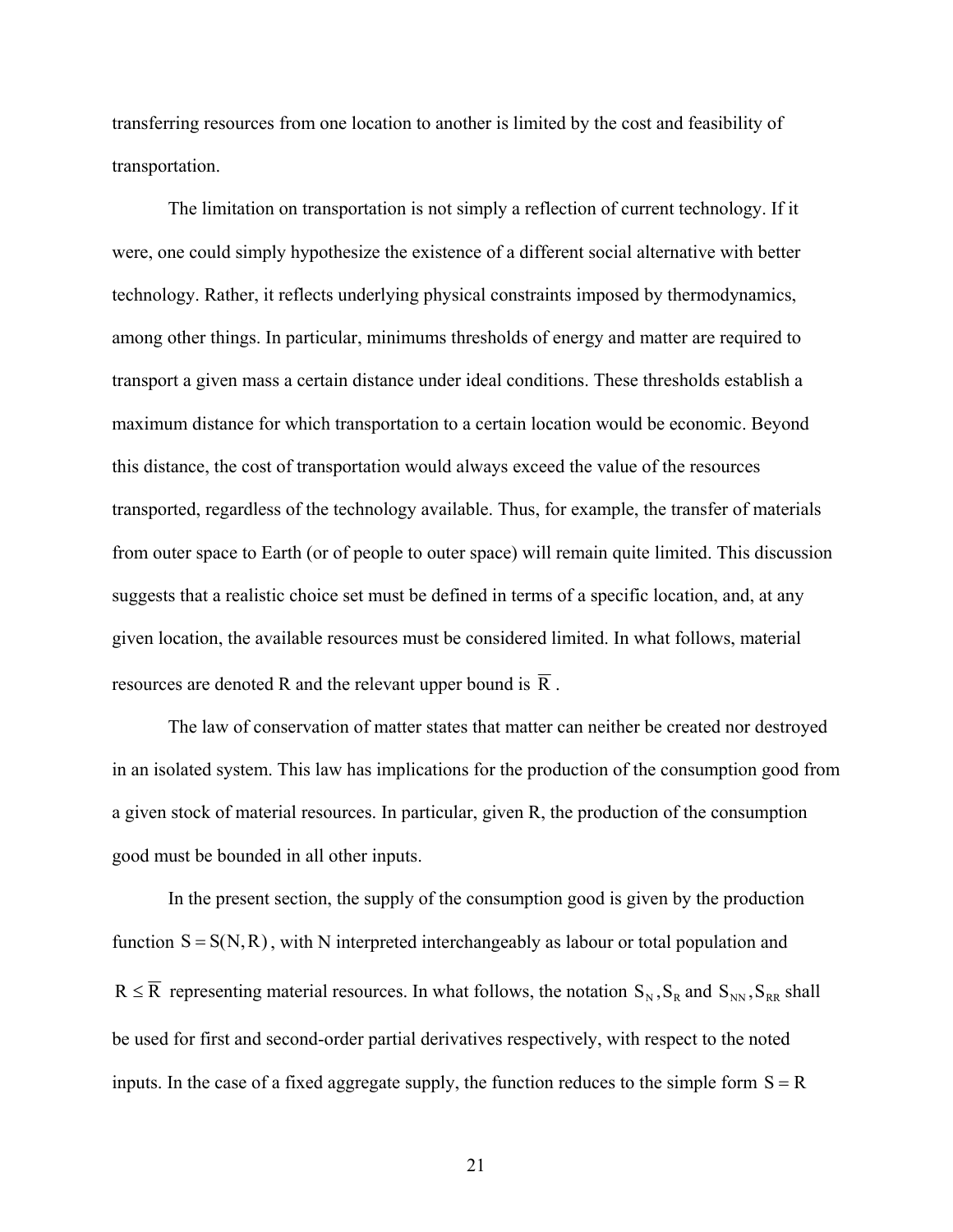and  $S_N = S_{NN} = 0$ . Blackorby and Donaldson (1984) refer to this case as the pure population problem. In the case of production, it is assumed  $S_N > 0$  and the law of conservation of matter entails eventually diminishing returns to N; i.e.  $S_{NN} \le 0$  beyond some threshold level N', with  $\lim_{N\to\infty} S_N = 0$ . For simplicity, the paper assumes strictly diminishing returns for all values of N. Note that the vanishing marginal product also entails a vanishing average product; i.e.  $\lim_{N\to\infty} S(N,R)/N = 0$ . It is also assumed that  $S_R > 0$  but no restriction is placed on the second derivative.

Taken together, these five restrictions entail an upper feasibility boundary,  $\overline{\upsilon}(N)$ , each individual receives the allocation  $\bar{x}_i = (S(N, \bar{R})/N, \bar{x}_2, ..., \bar{x}_m)$ , contingent on N. The  $S/N$  and another received more, total utility – and therefore representative utility – could be conditional on N. The boundary corresponds with the maximum use of resources,  $\overline{R}$ , maximal consumption of non-material goods  $(\overline{x}_2,...,\overline{x}_m)$  by every individual, and the equal distribution of aggregate consumption, such that everyone receives the average product,  $S/N$ . To be precise, maximal consumption of resources and non-material goods on the boundary is obvious. Equal distribution follows from the strict concavity of utility, for, if one individual received less than increased by moving both individuals to the average.

Substituting  $\bar{x}_i$  into (1) yields

$$
\overline{\upsilon}(N) = u\left(\frac{S(N,\overline{R})}{N}, \overline{x}_2, ..., \overline{x}_m\right),\tag{3}
$$

with slope

$$
\frac{d\overline{v}}{dN} = \frac{u_1(\cdot)}{N} \bigg[ S_N - \frac{S}{N} \bigg] < 0 \ .
$$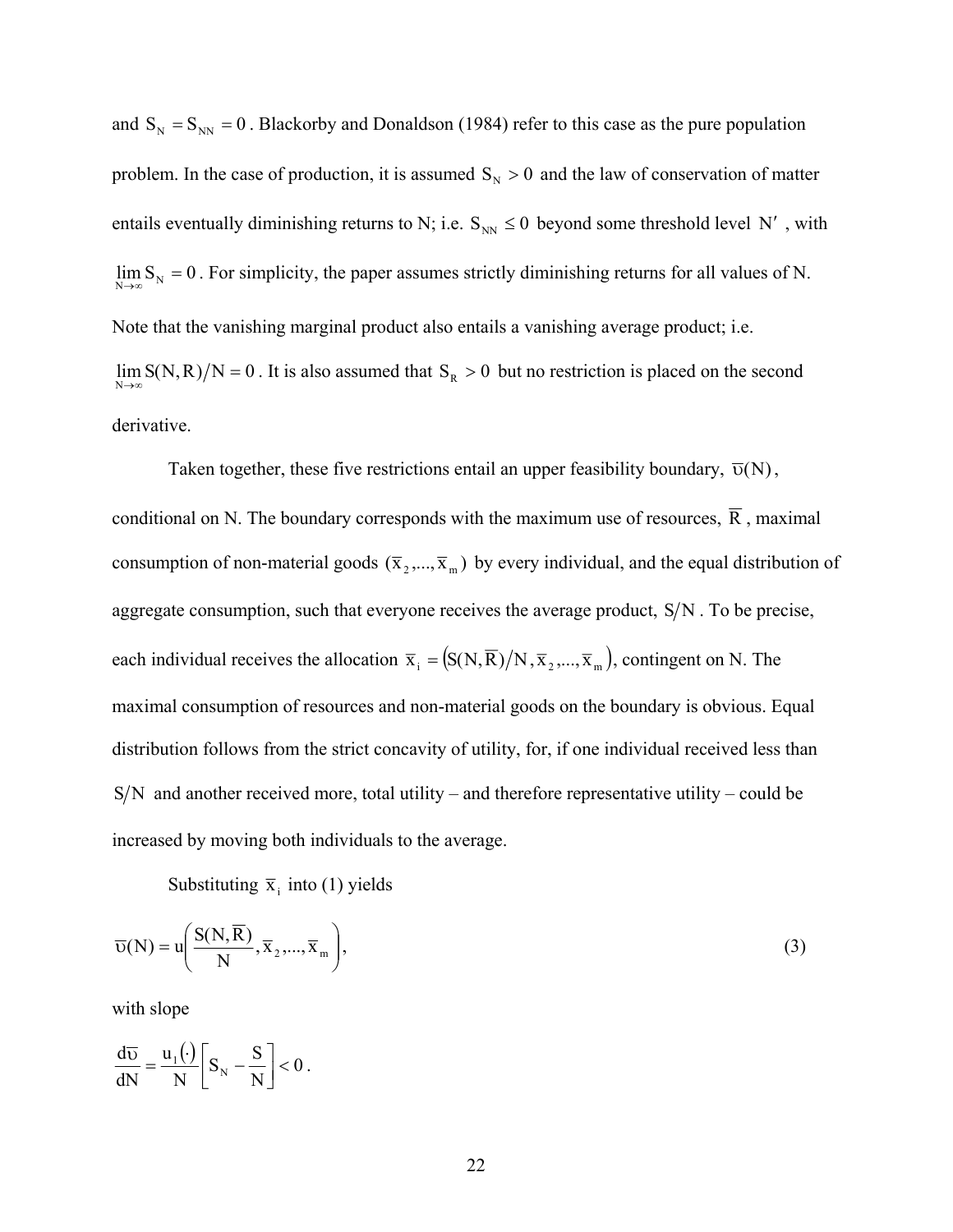The negative sign is obvious in the special case of  $S_N = 0$  (pure population problem). In the more general case of  $S_N > 0$  and  $S_{NN} < 0$ , the negative sign follows from the fact that  $S_N < S/N$  (strictly diminishing returns to N).

The limiting behaviour of  $\overline{v}(N)$  in this model is determined from (3) as

$$
\lim_{N \to \infty} \overline{\upsilon}(N) = u \left( \lim_{N \to \infty} \frac{S(N, \overline{R})}{N}, \overline{x}_2, ..., \overline{x}_m \right)
$$
  
=  $u(0, \overline{x}_2, ..., \overline{x}_m)$  (4)

where the last line follows from conservation of matter. Now positive subsistence consumption entails  $u(c_s, \overline{x}_2, ..., \overline{x}_m) = 0$  corresponding with  $c_s > 0$ . Therefore  $u(0, \overline{x}_2, ..., \overline{x}_m) < 0$ , which means  $\lim_{N \to \infty} \overline{\upsilon}(N) < 0$  by (4).

The result  $\lim_{N\to\infty} \overline{\nu}(N) < 0$  means that  $\overline{\nu}(N)$  cuts the horizontal axis from above, as in Part (d.) of Figure 2. As demonstrated in the previous section, the repugnant conclusion does not hold in this case. In fact, this case is stronger than the one illustrated in Figure 2. There,  $\overline{\nu}(N)$ intersects the axis defined by  $v = u_c$ , whereas here it intersects the neutrality axis  $v = 0$ .

All of the other choice sets discussed in the previous section are inconsistent with the restrictions presented in this section. These sets must therefore be regarded as representing imaginary constructs. It follows that CGU and CLGU avoid the repugnant conclusion under realistic restrictions on choice sets.

#### **V. The role of subsistence consumption**

All five reality restrictions are essential for the result in the previous section under CGU. In contrast, positive subsistence consumption is not required under CLGU.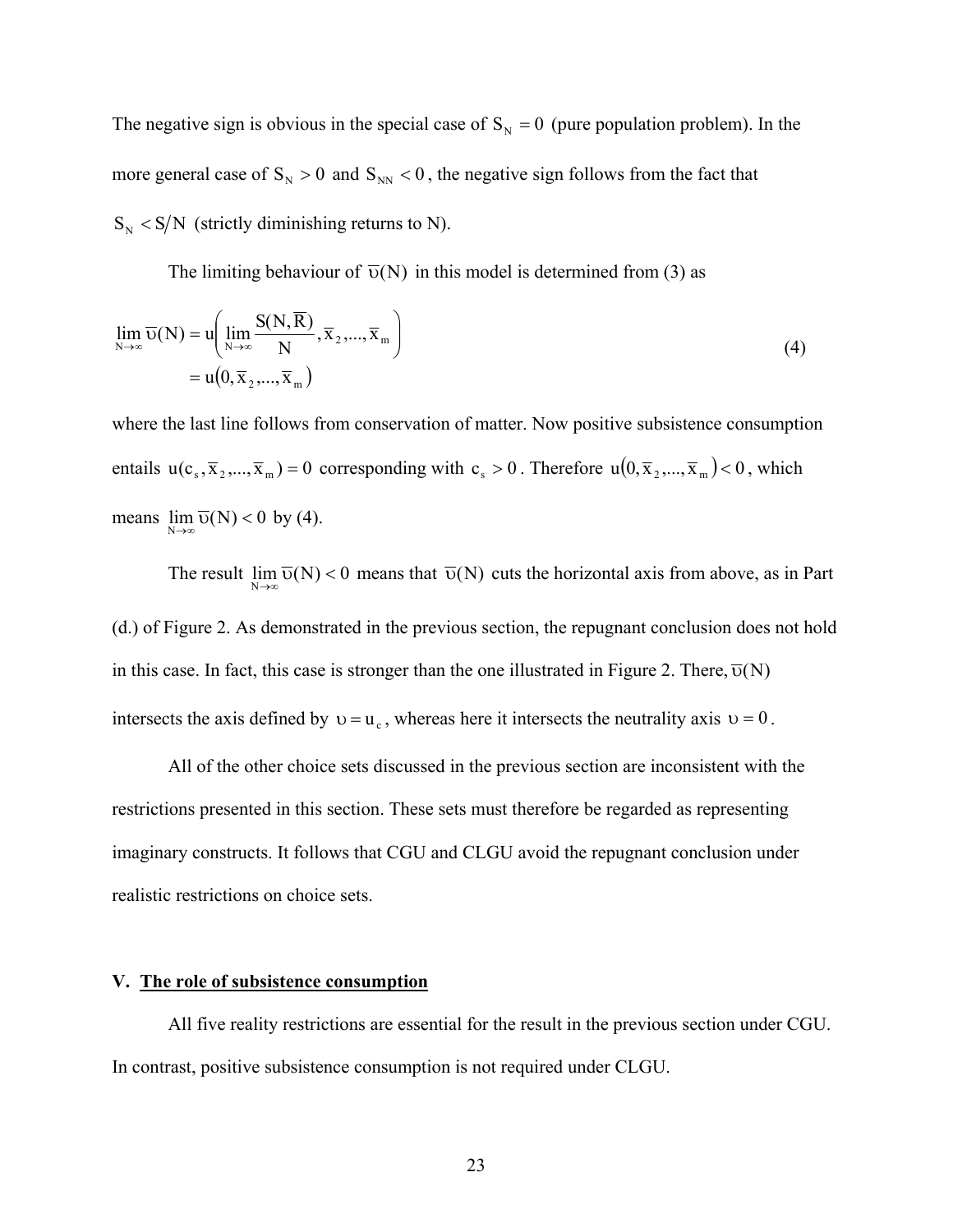To demonstrate, consider the case where  $c_s = 0$ . By the definition of subsistence,

 $U(0, \bar{x}_2,..., \bar{x}_m) = 0$  in this case. It follows then from (4) that  $\lim_{N \to \infty} \bar{v}(N) = 0$ . Thus  $\bar{v}(N)$  is asymptotic with the neutrality axis. It follows that  $\overline{\upsilon}(N)$  cuts the  $u_c$  axis from above under CLGU, since  $u_c > 0$ . This outcome corresponds with the previous section.

In contrast, under CGU,  $\overline{\upsilon}(N)$  is asymptotic with the  $u_c$  axis, since  $u_c = 0$ . This outcome is consistent with Part (e.) of Figure 2. It will be shown that the repugnant conclusion holds in this case.

On the boundary  $\overline{v}(N)$ , CGU welfare is given by

$$
\overline{W}(N,\overline{\upsilon}(N)) = N \cdot g(\overline{\upsilon}(N)) = N \cdot g\left[ u\left(\frac{S(N,\overline{R})}{N}\right) \right] = N \cdot V\left(\frac{S(N,\overline{R})}{N}\right),
$$

where the notation representing the constant allocation of non-material goods has been suppressed for clarity. The first and second derivatives are:

$$
\overline{W}_{N} = V \left( \frac{S}{N} \right) + V' \left( \frac{S}{N} \right) \left[ S_{N} - \frac{S}{N} \right]
$$
\n(5)

and

$$
\overline{W}_{\rm NN} = \!\frac{V''\!\! \left(\frac{S}{N}\right)}{N}\!\! \left[S_{\rm N}-\!\frac{S}{N}\right]^{\!2}+V'\!\! \left(\frac{S}{N}\right)\!\! S_{\rm NN}<0\,.
$$

The negative sign of the second derivative follows from strict concavity of transformed utility (V'' < 0) and diminishing or constant marginal product of labour ( $S_{NN} \le 0$ ), and thus establishes the concavity of  $\overline{W}$  in N. An optimum N<sup>\*</sup> is obtained as the solution of the first-order condition  $\overline{W}_N = 0$ . The concavity of  $\overline{W}$  ensures that N<sup>\*</sup>, if it exists, is a global optimum.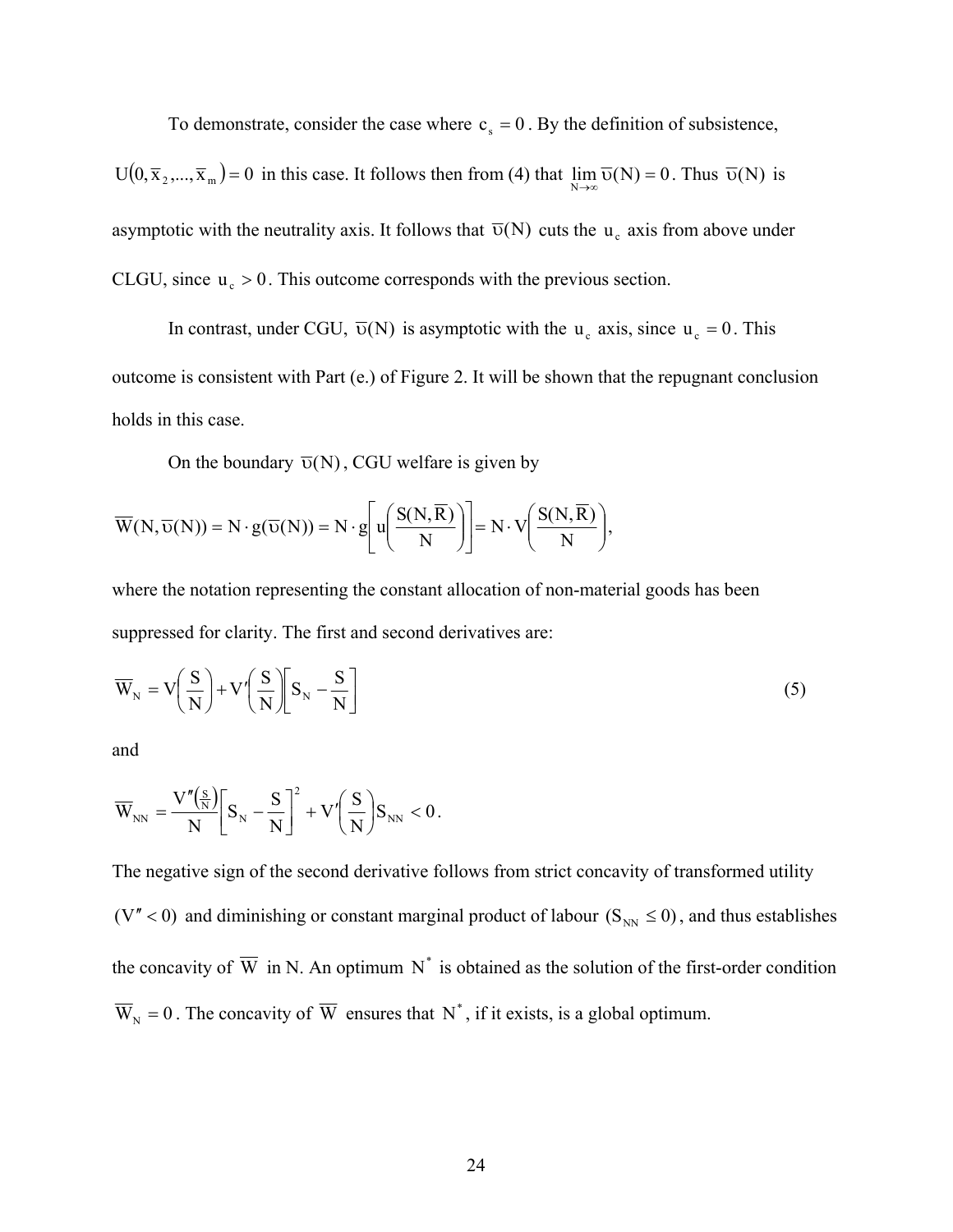For ease of exposition, define  $\theta \in (0,1)$  as the ratio of marginal to average product; i.e.  $\mathrm{S/N}$  $\theta = \frac{S_N}{S_N}$ . Then the first-order derivative (5) can be rewritten

$$
\overline{W}_N = V\left(\frac{S}{N}\right) - (1 - \theta) \frac{S}{N} V'\left(\frac{S}{N}\right),\tag{6}
$$

which reduces to

$$
\overline{W}_{N} = V \left( \frac{S}{N} \right) - \frac{S}{N} V' \left( \frac{S}{N} \right)
$$
\n(6')

when  $S_N = \theta = 0$  (pure population problem).

The domain of V in this case corresponds with the range of  $S/N$ . No assumptions have been made about the behaviour of S/N as N becomes arbitrarily small. For simplicity, let  $\delta$ denote an arbitrarily large upper bound corresponding with N arbitrarily small. The range of S/N is then given by the interval [0, $\delta$ ], which is also the domain of V. Neutrality is defined by  $c_s = 0$  in this case; thus  $V(0) = 0$ . V is strictly positive for all other points in its domain.

The following proposition characterizes the sign of  $\overline{W}_N$  under current assumptions. **Proposition:** In the production model defined by  $S = S(N, \overline{R})$ ,  $S_N \ge 0$ ,  $S_{NN} \le 0$ , and  $\lim_{N \to \infty} S_N = 0$ , if  $c_s = 0$  and V is strictly concave, then  $\overline{W}_N > 0 \forall N > 0$ .

**Proof:** Consider first the case where  $\theta = 0$ . Consider two points  $\frac{0}{\sqrt{2}} > 0$ N  $\frac{S}{S} > 0$  and 0 in the domain of

V. By strict concavity

$$
V(0) - V\left(\frac{S}{N}\right) < V'\left(\frac{S}{N}\right)\left[0 - \frac{S}{N}\right],
$$

which reduces to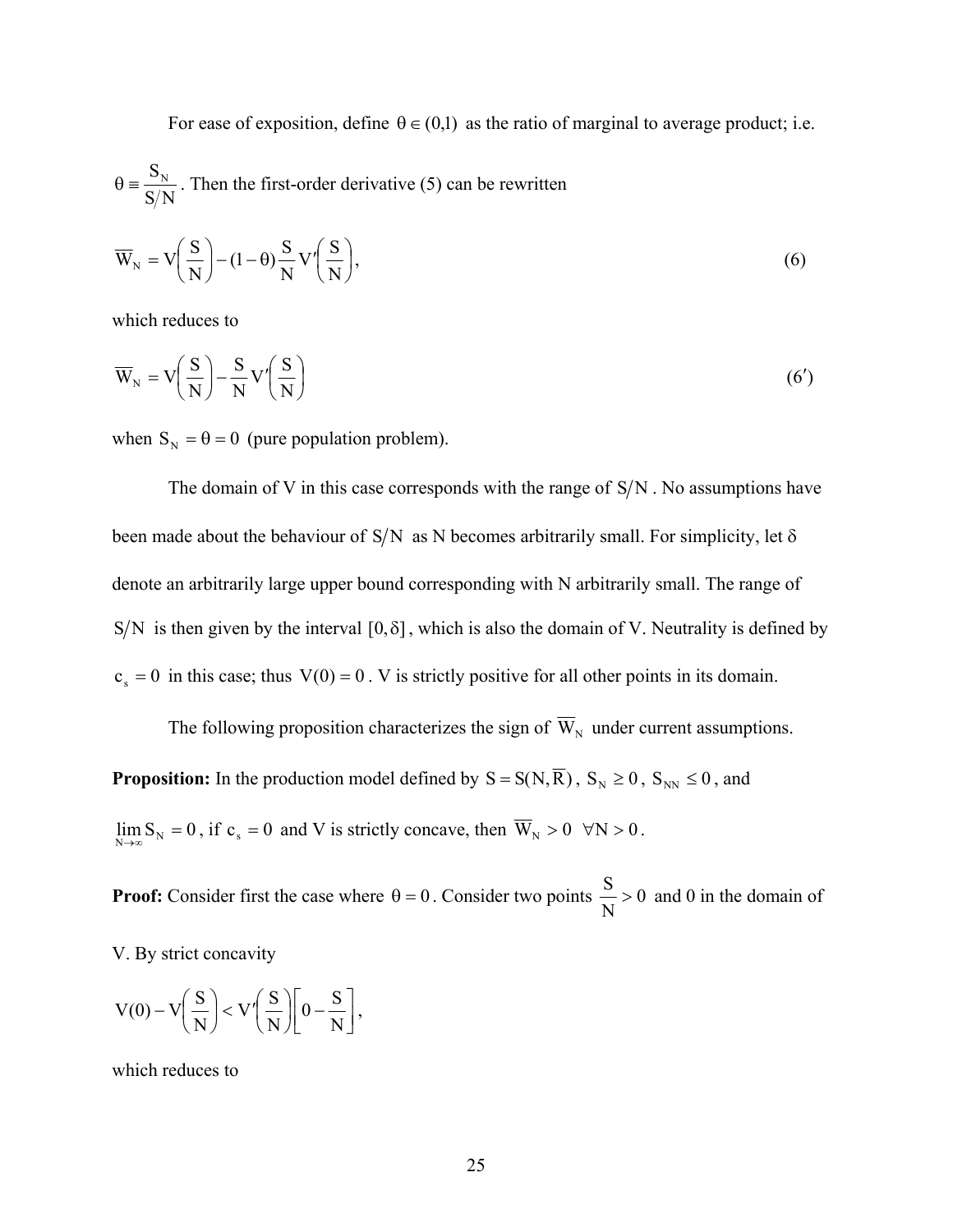$$
V\left(\frac{S}{N}\right) > \frac{S}{N}V'\left(\frac{S}{N}\right)
$$
\n(7)

since  $V(0) = 0$ . This result holds  $\forall N > 0$  since N  $\frac{S(N,\overline{R})}{S(N,\overline{R})}$  is a one-to-one mapping of N into

[0, $\delta$ ]. Combining (7) with (6') establishes that  $\overline{W}_N > 0 \forall N > 0$ . The result when  $\theta \in (0,1)$ follows immediately from the fact that

$$
V\left(\frac{S}{N}\right) - (1 - \theta)\frac{S}{N}V'\left(\frac{S}{N}\right) > V\left(\frac{S}{N}\right) - \frac{S}{N}V'\left(\frac{S}{N}\right).
$$

The proposition establishes that, regardless of the starting position on  $\overline{\nu}(N)$ ,  $\overline{W}$  can always be increased by increasing N. It follows that CGU exhibits the repugnant conclusion under these assumptions.

## **VI.Conclusion**

The paper has attempted to shed some light on the apparent incompatibility of avoiding Parfit's repugnant conclusion and satisfying the Pareto plus principle (alternatively the mere addition principle) in variable population social choice. The present state of the literature holds that critical-level generalized utilitarianism with a positive critical level avoids the repugnant conclusion but fails to satisfy Pareto plus, while in contrast classical generalized utilitarianism satisfies Pareto plus but exhibits the repugnant conclusion.

The paper argues for a revised definition of the repugnant conclusion based on the critical level rather than neutrality. The reasonableness of this definition follows from the analogous definitions of neutrality and the critical level, with one defined for the individual and the other for the planner. This change would appear to make the impossibility result worse, since both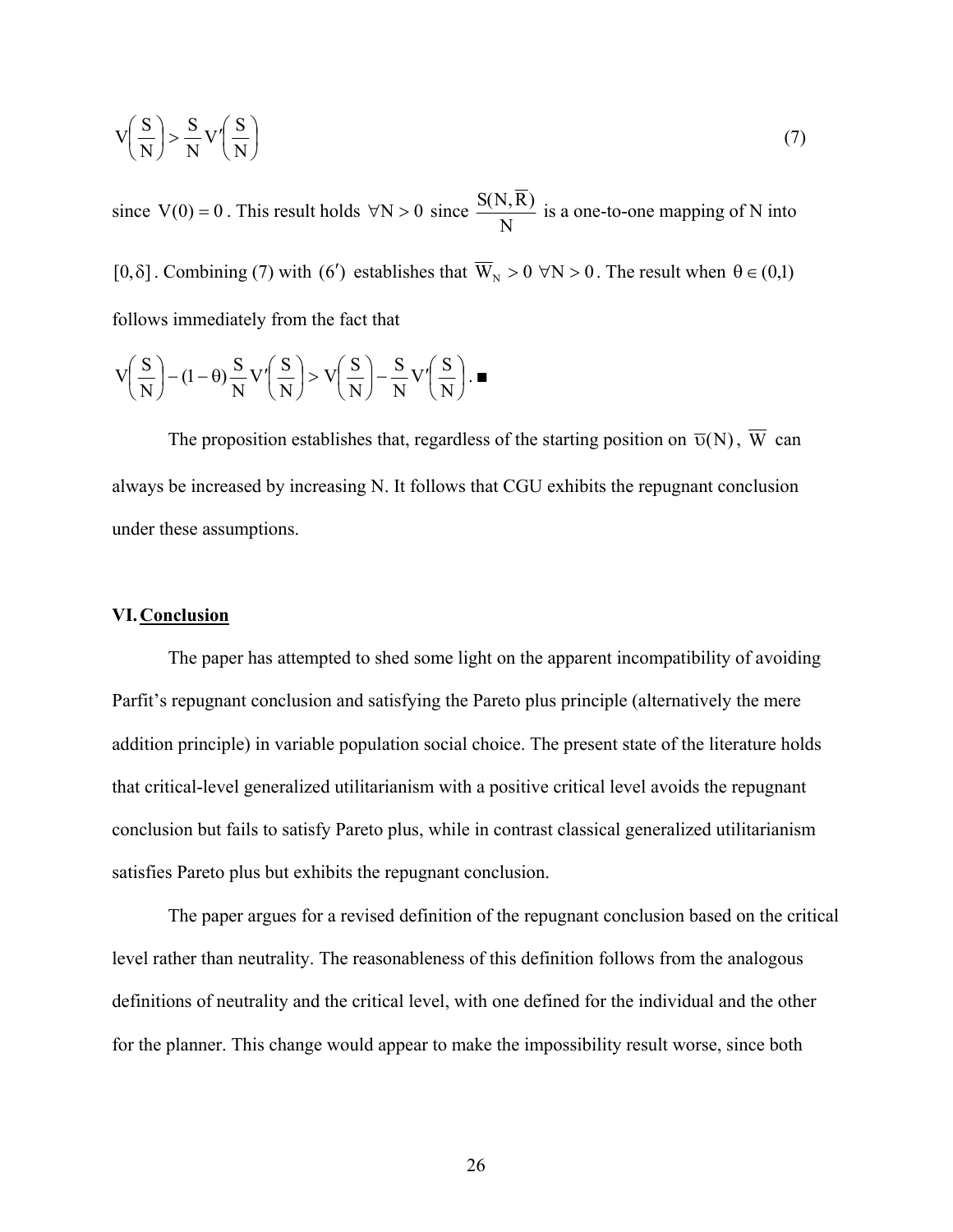CGU and CLGU exhibit the repugnant conclusion under this definition on an unrestricted choice set.

As a possible solution, the paper observes that the repugnant conclusion is not an inherent property of utilitarianism. Rather, it results from the interaction of utilitarianism with certain choice sets. Five restrictions are proposed which reflect universal properties of physics, biology and preferences: essentiality of material consumption, positive subsistence consumption, upper bounds on resources and non-material goods, and the law of conservation of matter. These restrictions entail a particular form of choice set on which neither CGU nor CLGU exhibit the repugnant conclusion.

Thus at most utilitarianism can be said to exhibit the repugnant conclusion on imaginary choice sets – sets which do not conform with universal properties of the physical world or accepted norms regarding preferences. Such an outcome does not provide a compelling basis for rejecting utilitarianism.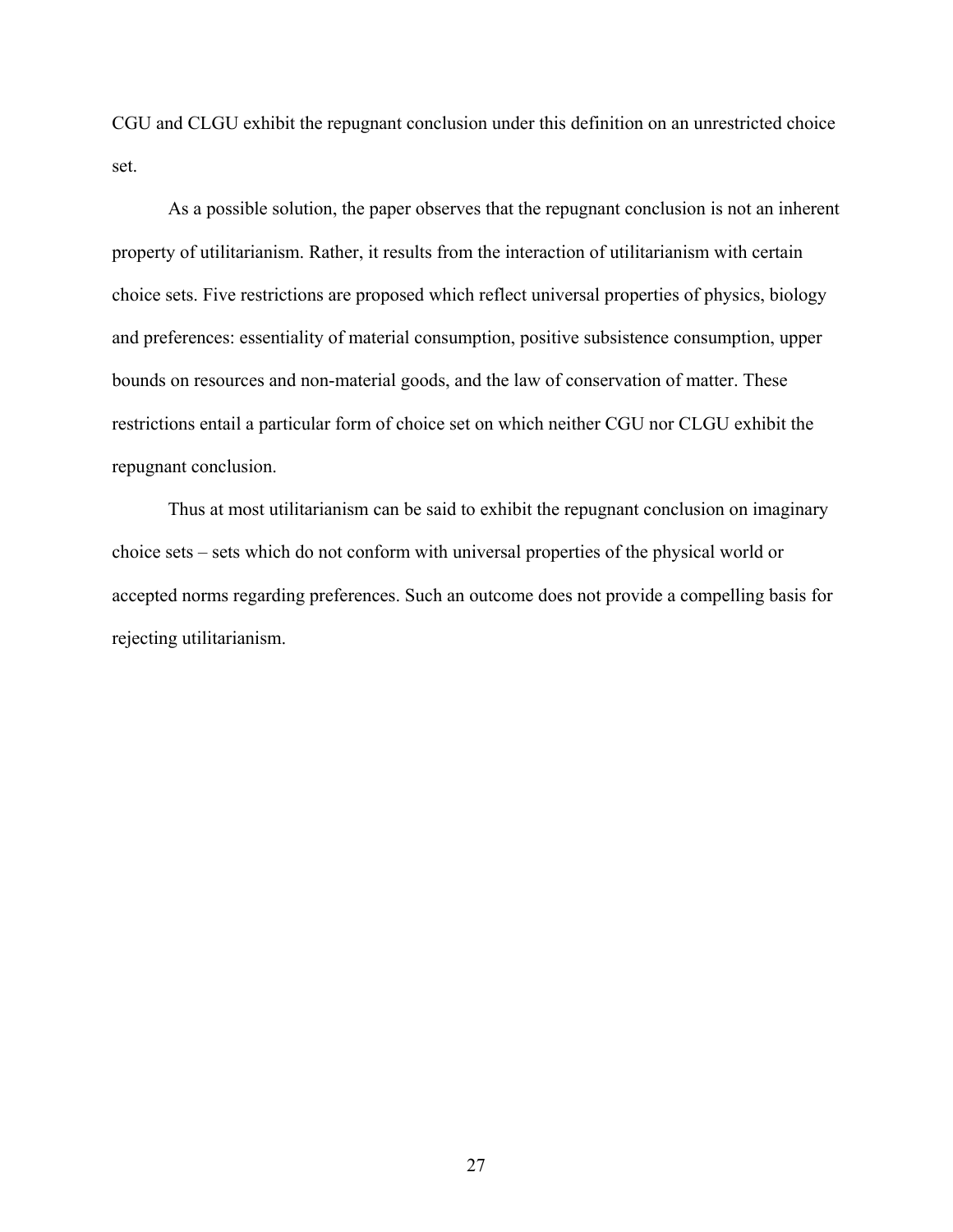#### **Appendix**

## **Inequality aversion and the g transformation.**

The CGU welfare function aggregates transformed utilities,  $g[u(x_i)]$ . Without loss of generality, consider welfare defined over the utilities of two individuals, 1 and 2; i.e.

$$
W(u_1, u_2) = g[u_1] + g[u_2].
$$

A social indifference curve in utility space is characterized by the slope

$$
\frac{du_2}{du_1} = -\frac{g'[u_1]}{g'[u_2]} < 0,
$$
\n(A1)

and each indifference curve provides the lower bound of an at-least-as-good set

 ${(u_1, u_1) | W(u_1, u_2) \ge W(u'_1, u'_2)}$ , where  $(u'_1, u'_2)$  is a reference point on the indifference curve.

Inequality aversion requires that at-least-as-good sets be convex, which will be true if and only if

$$
\frac{\mathrm{d}^2 \mathbf{u}_2}{\mathrm{d}\mathbf{u}_1^2} \ge 0\tag{A2}
$$

on the indifference curve. From (A1),

$$
\frac{d^2u_2}{du_1^2} = -\frac{g''[u_1]}{g'[u_2]} - \frac{\{g'[u_1]\}^2}{\{g'[u_2]\}^3}g''[u_2],
$$

which entails

$$
\mathbf{g}''[\mathbf{u}_1] \le -\left[\frac{\mathbf{g}'[\mathbf{u}_1]}{\mathbf{g}'[\mathbf{u}_2]}\right]^2 \mathbf{g}''[\mathbf{u}_2] \tag{A3}
$$

under condition (A2).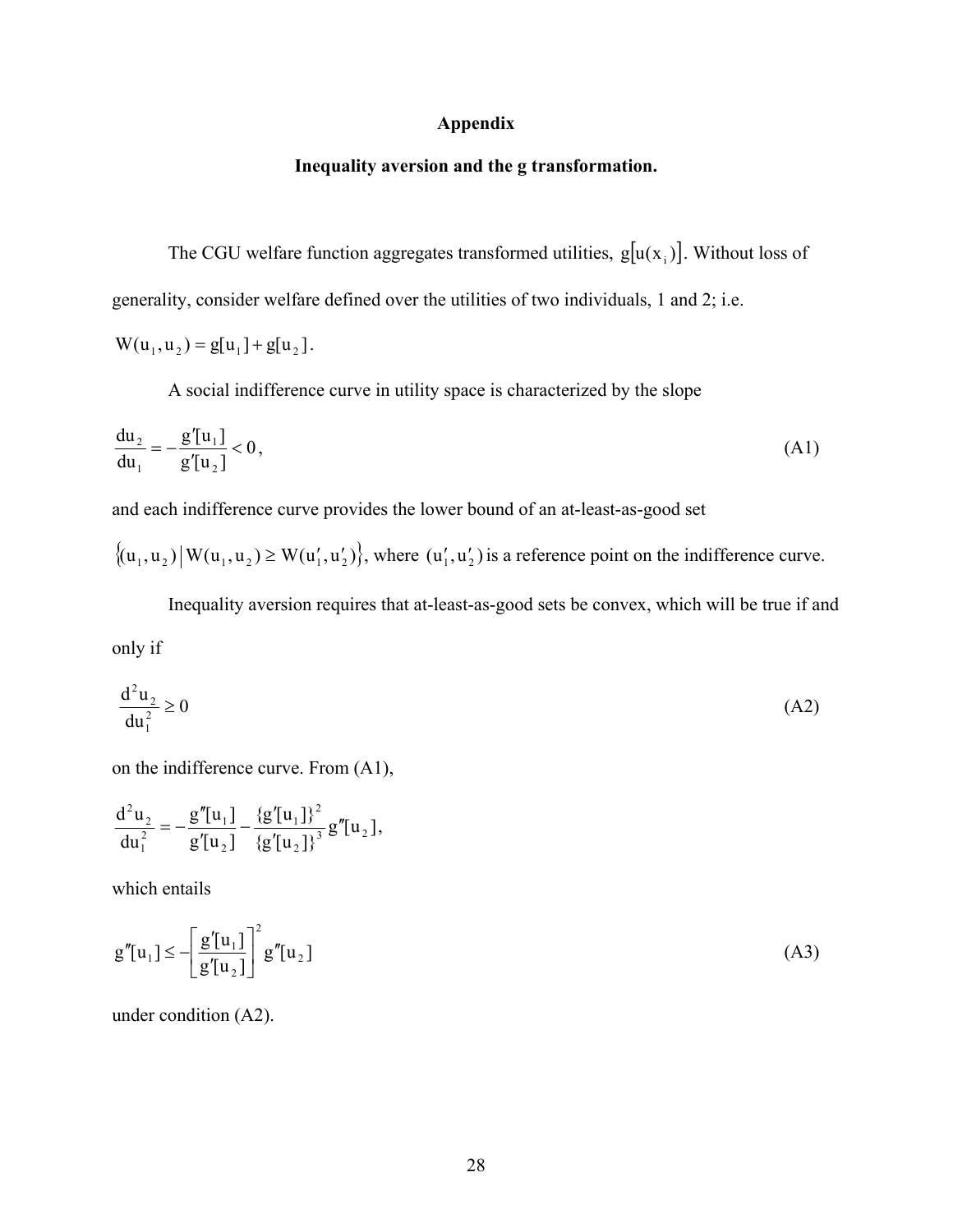Now consider an equal allocation  $u_1 = u_2$ . For such an allocation, (A3) holds only if  $g''[\cdot] \leq 0$ . (A3) must hold for any such allocation; therefore  $g''[\cdot] \leq 0$  for any point in its domain. It follows that g is concave, since  $g' > 0$  and  $g'' \le 0$ . This result also holds for CLGU.

Non-generalized utilitarianism satisfies inequality aversion automatically, since

1 du du 1  $x^2 = -1$  and  $\frac{u u_2}{1} = 0$ du  $d^2u$ 2 1 2 2  $= 0$  in this case.